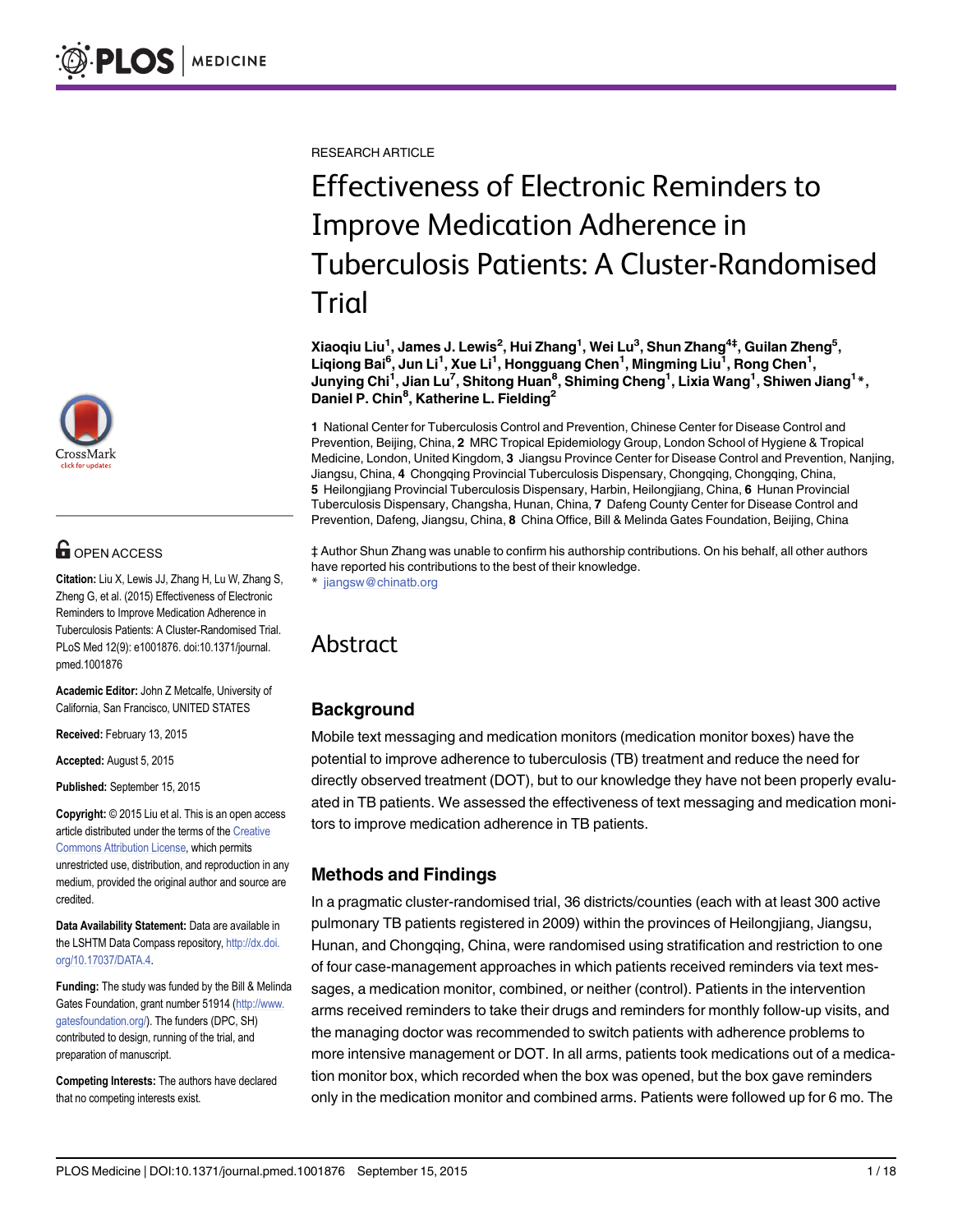<span id="page-1-0"></span>Abbreviations: aMR, adjusted mean ratio; DOT, directly observed treatment; EMP, electronic medication packaging; IQR, inter-quartile range; MR, mean ratio; RMB, renminbi; SMS, short message service; TB, tuberculosis.

primary endpoint was the percentage of patient-months on TB treatment where at least 20% of doses were missed as measured by pill count and failure to open the medication monitor box. Secondary endpoints included additional adherence and standard treatment outcome measures. Interventions were not masked to study staff and patients. From 1 June 2011 to 7 March 2012, 4,292 new pulmonary TB patients were enrolled across the 36 clusters. A total of 119 patients (by arm: 33 control, 33 text messaging, 23 medication monitor, 30 combined) withdrew from the study in the first month because they were reassessed as not having TB by their managing doctor (61 patients) or were switched to a different treatment model because of hospitalisation or travel (58 patients), leaving 4,173 TB patients (by arm: 1,104 control, 1,008 text messaging, 997 medication monitor, 1,064 combined). The cluster geometric mean of the percentage of patient-months on TB treatment where at least 20% of doses were missed was 29.9% in the control arm; in comparison, this percentage was 27.3% in the text messaging arm (adjusted mean ratio [aMR] 0.94, 95% CI 0.71, 1.24), 17.0% in the medication monitor arm (aMR 0.58, 95% CI 0.42, 0.79), and 13.9% in the combined arm (aMR 0.49, 95% CI 0.27, 0.88). Patient loss to follow-up was lower in the text messaging arm than the control arm (aMR 0.42, 95% CI 0.18–0.98). Equipment malfunction or operation error was reported in all study arms. Analyses separating patients with and without medication monitor problems did not change the results. Initiation of intensive management was underutilised.

#### **Conclusions**

This study is the first to our knowledge to utilise a randomised trial design to demonstrate the effectiveness of a medication monitor to improve medication adherence in TB patients. Reminders from medication monitors improved medication adherence in TB patients, but text messaging reminders did not. In a setting such as China where universal use of DOT is not feasible, innovative approaches to support patients in adhering to TB treatment, such as this, are needed.

#### Trial Registration

Current Controlled Trials, [ISRCTN46846388](http://www.isrctn.com/ISRCTN46846388)

# Introduction

In 2013, China ranked second in the world in number of tuberculosis (TB) cases, accounting for 11% of the estimated 9 million global cases [\[1](#page-14-0)]. Implementation of the Directly Observed Treatment, Short Course (DOTS) strategy started in 1992 and covered the entire country by 2005 [[2\]](#page-14-0). Initially, the use of directly observed treatment (DOT) by health care workers was the primary approach to ensure TB treatment adherence. Over time, because of difficulties in carrying out DOT in many parts of the country, national TB control policies also permitted selfadministered treatment and treatment monitored by family members. Over half of TB patients now receive self-administered treatment [[3](#page-14-0)]. In the 2010 National Tuberculosis Prevalence Survey, 20% of TB patients treated by the public health system—using national TB case-management approaches—were lost to follow-up or were not taking their medications regularly  $[4]$  $[4]$ . Thus, more effective case-management approaches are needed in China.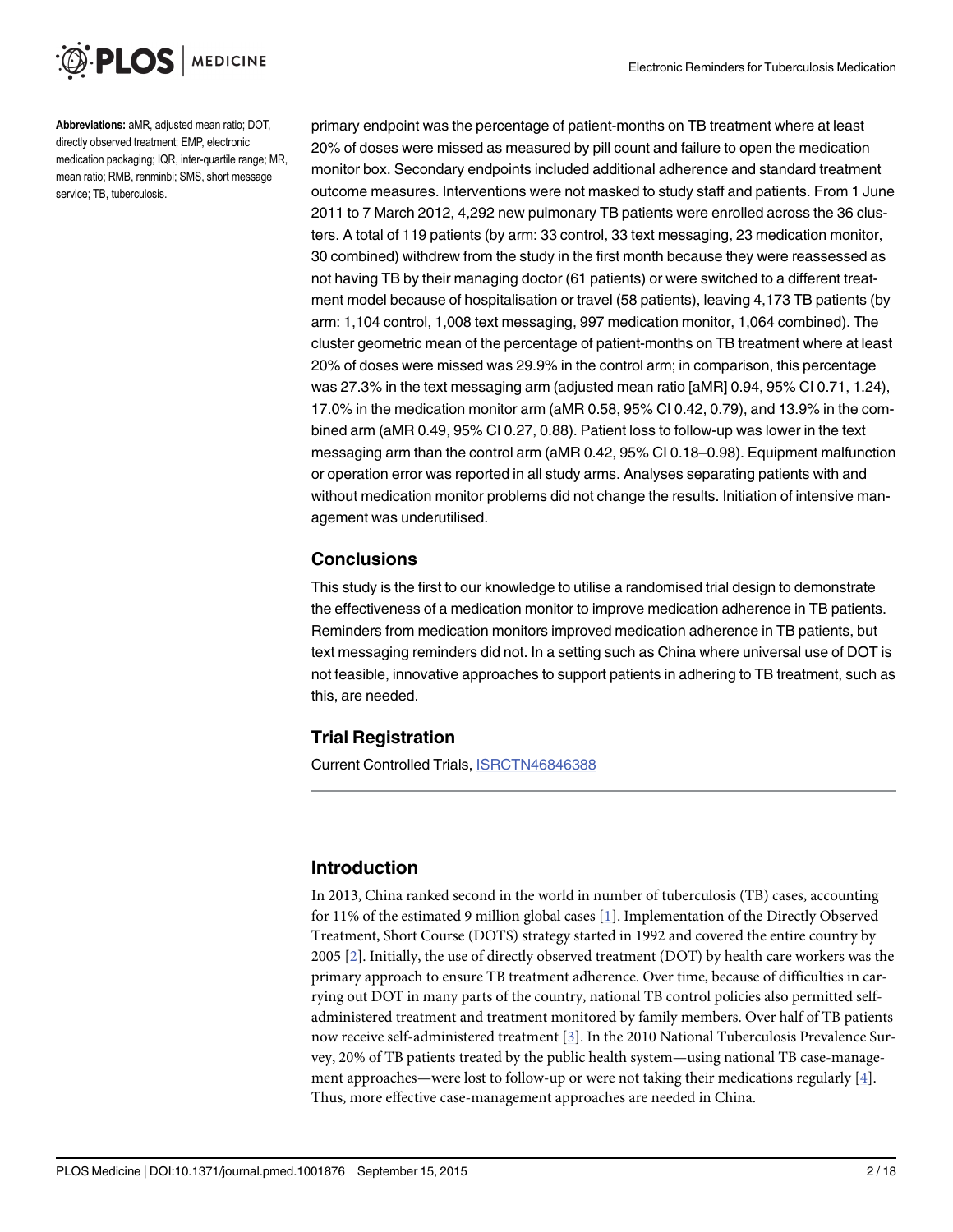<span id="page-2-0"></span>Electronic reminders and monitoring have been used in several disease conditions to improve medication adherence. The potential of mobile phone technology to improve the quality and delivery of health care, including diagnosis, treatment adherence, and data collection, has been recognised [\[5,6](#page-14-0)]. Mobile phone text messaging has been shown to improve adherence to antiretroviral treatment and outcomes in HIV-positive patients [[7\]](#page-14-0). However, aside from in a small-scale pilot study  $[8]$  $[8]$  $[8]$ , the use of text messaging has not been rigorously evaluated in TB patients.

Electronic medication packaging (EMP) devices can remind patients to take medications on time, monitor time of drug intake, and alert health care workers to patients who have missed doses [\[9,10\]](#page-14-0). The current evidence supporting the use of these devices is limited [\[10\]](#page-14-0). In fact, no study to our knowledge has properly evaluated the use of EMP devices in TB patients. Using adherence data from medication monitor boxes (medication monitors) to select less adherent patients for counselling or more intensive forms of case management has been suggested but not studied [[11](#page-14-0)].

To evaluate the use of electronic reminders to improve medication adherence in TB patients, we conducted a cluster-randomised controlled trial to assess the effectiveness of three case-management approaches—using reminders via text messaging, a medication monitor, or both—compared to the standard of care in China.

# Methods

# Ethical Approval

The study was approved by the ethics committees of the Chinese Center for Disease Control and Prevention (201008) and the London School of Hygiene & Tropical Medicine (5704). All patients provided written consent prior to inclusion in the study.

# Study Design

This study was a pragmatic cluster-randomised trial with one control and three intervention arms. New pulmonary TB patients, starting on standard 6-mo short-course chemotherapy and managed as outpatients, were recruited into the study. Those in the control arm were managed according to the standard of care of the National Tuberculosis Control Program. Those in the three intervention arms also received reminders to take their medications from text messages via short message service (SMS), a medication monitor, or both. If adherence problems were subsequently detected, more intensive management was recommended. For logistical simplicity, randomisation was conducted at the cluster level.

# Cluster Selection

Clusters were defined as rural counties or urban districts within the provinces of Heilongjiang, Jiangsu, Hunan, and Chongqing—located in northern, eastern, central, and western China, respectively. Each cluster had at least 300 active pulmonary TB patients registered in 2009 ([S3](#page-13-0) [Text](#page-13-0)). Nine clusters, with a rural to urban ratio of 2:1, were selected from two cities in each province.

# Patient Recruitment

In each cluster, consecutive pulmonary TB patients newly registered at the public health TB clinic were screened for study eligibility. Inclusion criteria included the following: no communication impairment (mental, visual, auditory, or speech), patient at least 18 y old, and patient or family member able to use mobile phone to read SMS text messages and use the medication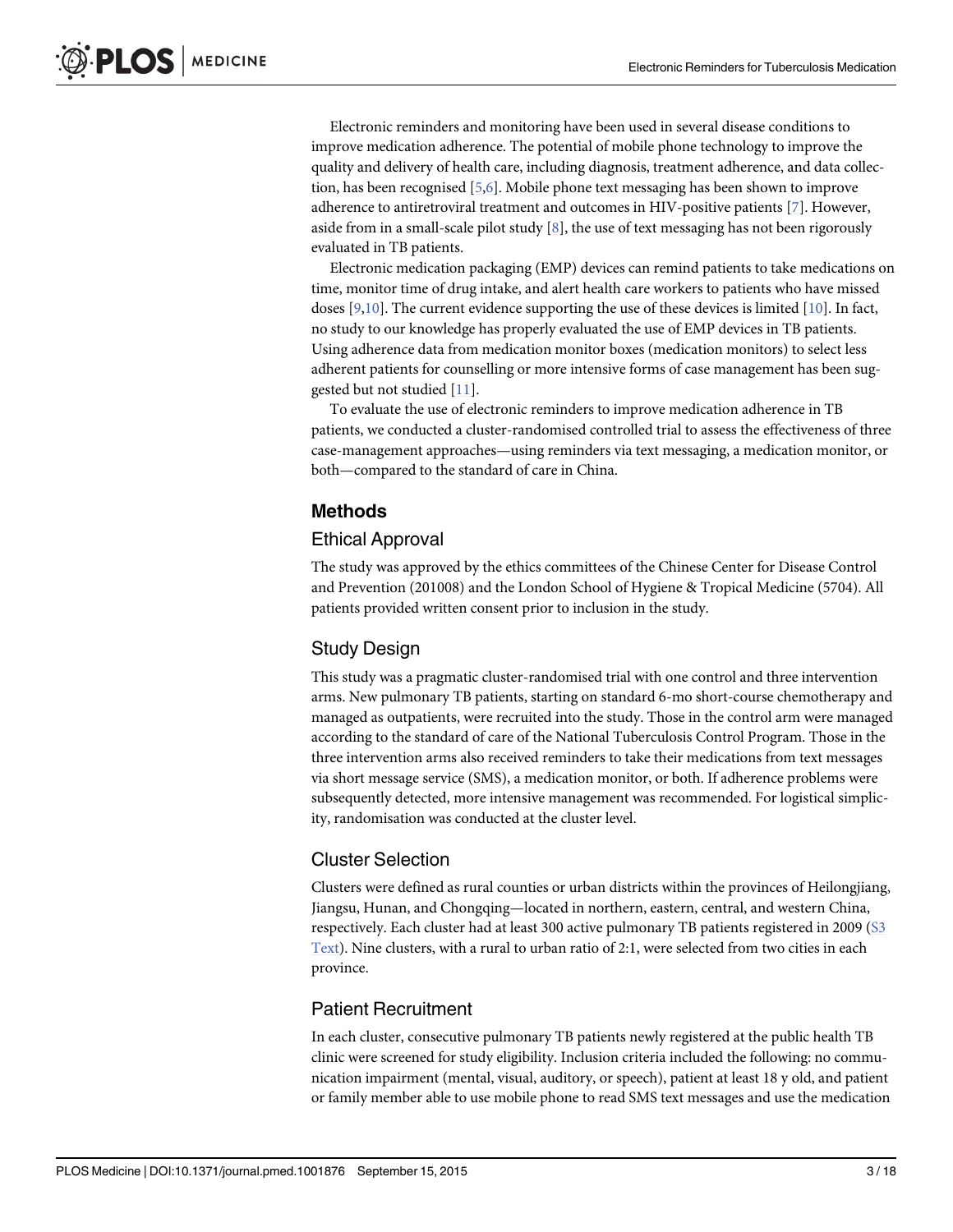<span id="page-3-0"></span>monitor after training. Because of the nature of the study, interventions were not masked to study staff and patients.

#### Randomisation

The 36 clusters were randomised to the four arms by rural/urban stratum and restricted such that each province had at least two clusters in each arm. From 5,000 randomly generated acceptable allocations, one was chosen at random as the final allocation using Stata version 12.0. See [S3 Text](#page-13-0) for further details.

#### All Arms

All patients were treated according to National Tuberculosis Control Program guidelines including the use of isoniazid, rifampin, ethambutol, and pyrazinamide for 2 mo, followed by isoniazid and rifampin for 4 mo; the programme used every other day dosing for the entire treatment course. Patients received their blister-pack medications in a medication monitor box that electronically collected the date and time of each opening. In the control and text messaging arms, the medication monitor box was in silent mode and was not used as a reminder tool for patients. At each monthly visit, patients were dispensed enough medications for a 1-mo period.

#### Control Arm

At the start of treatment, the doctor and the patient selected one of three treatment monitoring approaches as per National Tuberculosis Control Program protocol: self-administered treatment, treatment supervised by family members, or treatment supervised by health care workers. The local doctor monitoring treatment at the township or village/community level was given 60 renminbi (RMB; equivalent to US\$10) for each patient.

#### Intervention Arms

As in the control arm, patients and their doctors in the intervention arms selected one of the three treatment monitoring approaches as per National Tuberculosis Control Program protocol. The interventions had three common components: reminders for timely drug intake, reminders for monthly follow-up visits, and a recommendation for doctors to switch patients from self-administered treatment to a more intensive treatment monitoring approach when patients were found to have adherence problems based on data available to the managing doctor [\(Table 1\)](#page-4-0).

In the text messaging and combined arms, a text message reminded patients to take their medication at the time previously agreed on with the patient. If patient did not reply to the text message, another two text messages would be sent later in the day. Once the patient replied to the SMS reminder, with or without text, the reminders were stopped for that day. Similarly, in the medication monitor and combined arms, an audio reminder from the medication monitor box reminded patients to take their medication. If the patient did not open the medication monitor by a pre-specified time, up to eight additional reminders sounded. Once the box was opened, the reminders were stopped for that day. In all three intervention arms, patients received four reminders to attend the monthly dispensing visit [\(Table 1](#page-4-0)).

At each monthly follow-up visit, the managing doctor evaluated adherence patterns. Missed doses were defined as the larger of (1) missed doses based on pill count or (2) missed doses from missing SMS reply (in the text messaging only arm) or from failure to open the medication monitor box (in the other two intervention arms). If the patient reported any equipment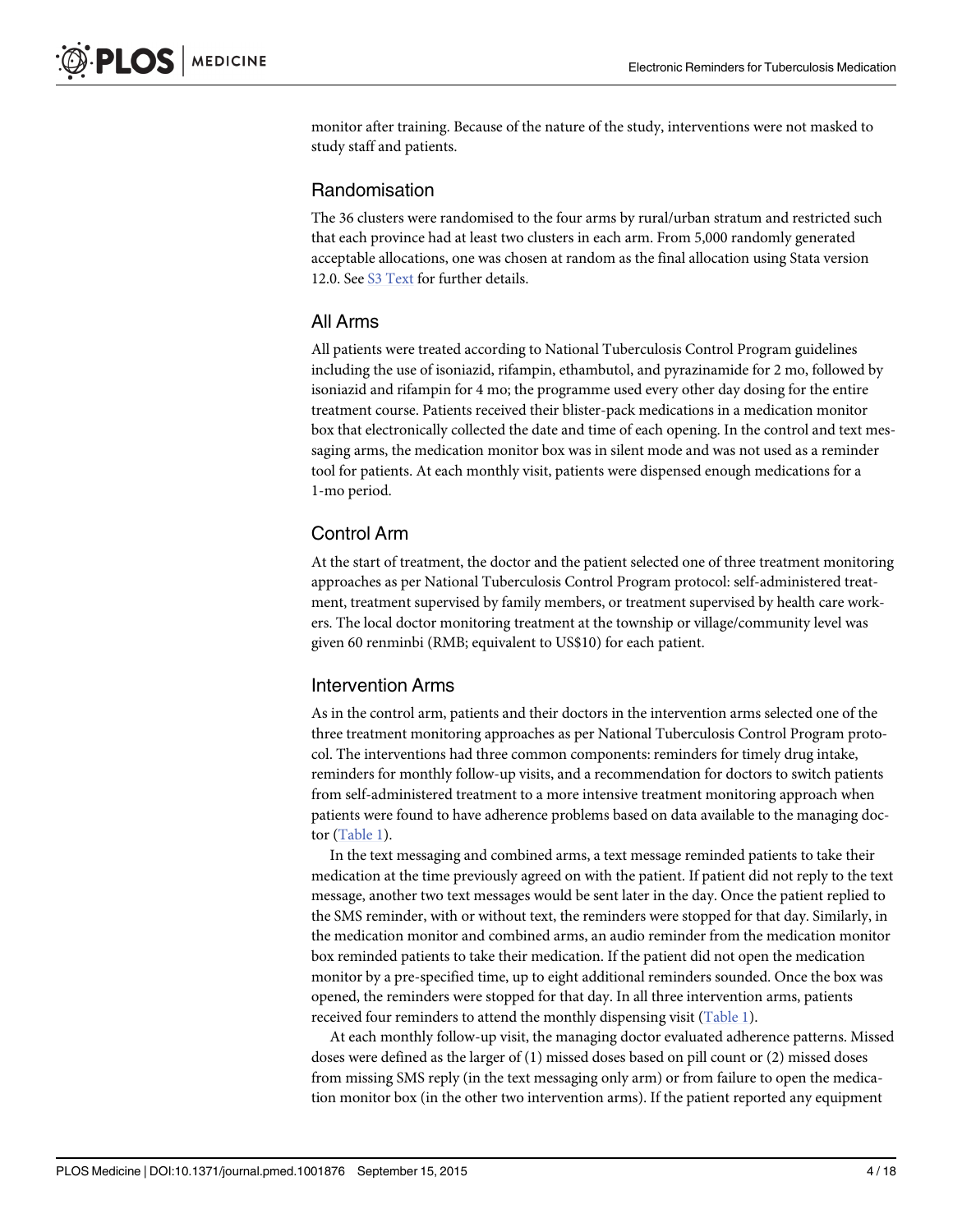<span id="page-4-0"></span>

| <b>Intervention Arm</b>                                       | Component                                                                                                                                                                                                                                                                                                                                                                                                                                                                                                                                                                                                       |                                                                                                                   |                                                                                                                                                                                                                                                                                                                                                                                                                                                                                                                                                                                                                                               |  |  |  |  |  |
|---------------------------------------------------------------|-----------------------------------------------------------------------------------------------------------------------------------------------------------------------------------------------------------------------------------------------------------------------------------------------------------------------------------------------------------------------------------------------------------------------------------------------------------------------------------------------------------------------------------------------------------------------------------------------------------------|-------------------------------------------------------------------------------------------------------------------|-----------------------------------------------------------------------------------------------------------------------------------------------------------------------------------------------------------------------------------------------------------------------------------------------------------------------------------------------------------------------------------------------------------------------------------------------------------------------------------------------------------------------------------------------------------------------------------------------------------------------------------------------|--|--|--|--|--|
|                                                               | <b>Reminding Patient to Take Medication</b>                                                                                                                                                                                                                                                                                                                                                                                                                                                                                                                                                                     | <b>Reminding Patient of the</b><br><b>Monthly Dispensing Visit1</b>                                               | Assessment of Adherence by Doctor at the<br><b>Monthly Dispensing Visit</b>                                                                                                                                                                                                                                                                                                                                                                                                                                                                                                                                                                   |  |  |  |  |  |
| Text messaging only                                           | There is an agreed time (based on patient<br>preference) for the medication to be taken.<br>Up to three SMS reminders are sent to the<br>patient on the day of medication, depending<br>on whether the patient replies or not. These<br>reminders are sent at the agreed time<br>medication is to be taken and subsequently<br>at 12 noon and 6 p.m. if no reply is received.<br>SMS text is "please take the medication on<br>time" and is the same for each reminder.<br>The patient is expected to reply by SMS<br>with or without text. Once a reply has been<br>received, the reminders stop for that day. | SMS reminder sent 4, 3, 2, and<br>1 d before the scheduled<br>monthly follow-up visit.                            | Adherence patterns based on patient<br>interview, pill count from medication monitor<br>box, and SMS feedback.<br>Recommended that:<br>• If 3-6 doses were missed, patient is<br>switched "intensive management", in which<br>village/community doctors visited the patient<br>once a week for the rest of treatment;<br>• If >7 doses were missed or 3–6 doses<br>missed in 2 mo, patient is switched to DOT,<br>with each dose of treatment supervised by the<br>village/community doctor.<br>Incentives (5 RMB/patient visit) were paid to<br>village/community doctors <sup>2</sup> for intensive<br>management of non-adherent patients. |  |  |  |  |  |
| <b>Medication monitor</b><br>only                             | There is an agreed time (based on patient<br>preference) for the medication to be taken. If<br>the box is not opened at that time, there are<br>up to eight further reminders (bleep), taking<br>place at 5 min, 20 min, 30 min, 1 h, 2 h, 4 h,<br>6 h, and 8 h after the agreed time. Once the<br>box has been opened, the reminders stop<br>for that day.                                                                                                                                                                                                                                                     | Medication box reminder<br>(human voice) $4, 3, 2,$ and $1$ d<br>before the scheduled monthly<br>follow-up visit. | Adherence patterns based on patient<br>interview, pill count from medication monitor<br>box, and electronic data on dates and times<br>of opening of the medication monitor box.<br>Intensive management/DOT initiation and<br>incentives as above.                                                                                                                                                                                                                                                                                                                                                                                           |  |  |  |  |  |
| <b>Combined (text</b><br>messaging and<br>medication monitor) | A combination of the SMS and medication<br>monitor reminders, as described above.                                                                                                                                                                                                                                                                                                                                                                                                                                                                                                                               | A combination of the SMS and<br>medication monitor reminders,<br>as described above.                              | Adherence patterns based on patient<br>interview, pill count from medication monitor<br>box, and electronic data on dates and times<br>of opening of the medication monitor box.<br>Intensive management/DOT initiation and<br>incentives as above.                                                                                                                                                                                                                                                                                                                                                                                           |  |  |  |  |  |

<sup>1</sup>In all three intervention arms and in the control arm there is a National Tuberculosis Control Program requirement for the managing doctor to contact the patient after 3 d following a missed visit, using all available contact methods.

<sup>2</sup>No incentives were paid to township doctors (urban).

doi:10.1371/journal.pmed.1001876.t001

malfunction or operation error during the previous month, the number of missed doses was based on pill count only.

If 1–2 doses were missed in the previous month, we recommended the doctor counsel the patient on the importance of adherence to medication but allowed self-administered treatment to continue. If 3–6 doses were missed, we recommended the doctor switch the patient to "intensive management", in which township or village/community doctors visited the patient twice a month or once a week, respectively, for the rest of treatment. If seven or more doses were missed the previous month or if 3–6 doses were missed in two prior months, we recommended the doctor switch the patient to DOT, with each dose of treatment supervised by the township or village/ community doctor. The local doctors monitoring treatment at the township or village/community level were given 5 RMB (US\$0.8) every time they made a visit to a patient as part of the intensive management or DOT, in addition to the 60 RMB (US\$10) they received for every patient.

# Study Endpoints

All study endpoints were measured at the individual level. The primary study endpoint for treatment adherence was the percentage of patient-months where at least 20% of doses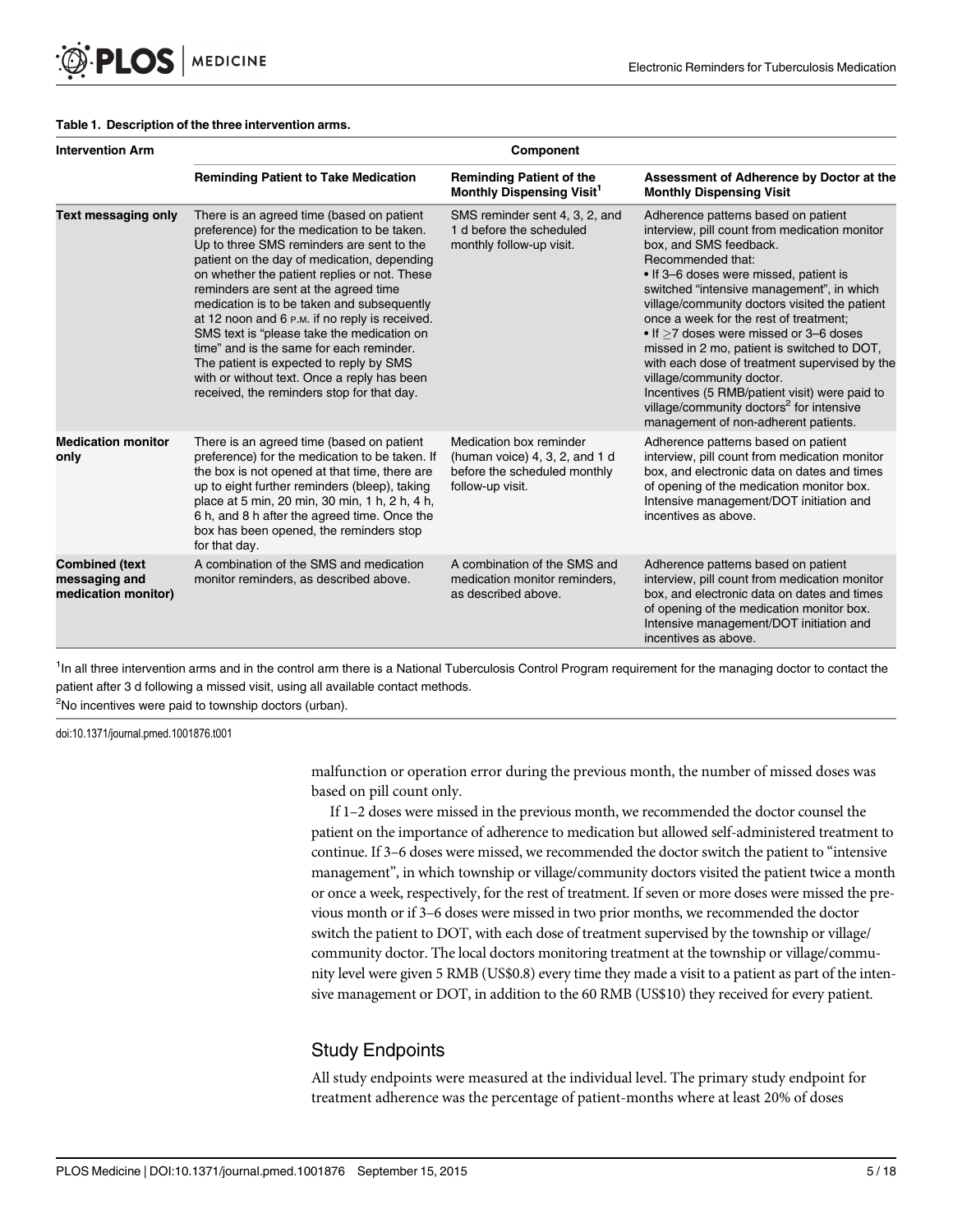<span id="page-5-0"></span>(equivalent to missing three of 15 doses) were missed ("poor adherence"). The secondary treatment adherence endpoints were (1) percentage of patient-months where at least 47% of doses (equivalent to seven of 15 doses) were missed, (2) percentage of total doses missed over the 6 mo of treatment, (3) binary categorisation of secondary endpoint 2 as <10% versus  $\geq$ 10% of total doses missed (National Tuberculosis Control Program definition of non-adherent), and (4) percentage of patient-months on TB treatment where at least 20% of doses were missed based on pill count only.

Measurement of the adherence endpoints utilised the same data for all four study arms and included data from the medication monitor box, downloaded into a database when patients returned for their monthly medication refill. All adherence endpoints, except secondary endpoint 4, measured the number of missed doses per month as the larger of the number of missed doses from pill count or the number of failures to open the medication monitor box. A month was defined as the number of days between successive appointments, typically 30 d, during which 15 doses should have been taken, but this was adjusted for early/late or missed visits and reduced by the number of days a patient was hospitalised or temporarily discontinued treatment on doctor's recommendation. Data were censored when a patient died, moved, or permanently discontinued treatment based on a doctor's decision. For those who were lost to followup during treatment, we assumed no drug intake (100% non-adherence) for the period from the date of being lost to follow-up to the date when they should have completed treatment. We also conducted a post hoc sensitivity analysis censoring adherence measurement at the time of loss to follow-up.

The secondary TB treatment outcome endpoints, following standard WHO definitions, were (1) poor treatment outcome, defined as death, treatment failure, or patient loss to followup and (2) patient loss to follow-up  $(S3 Text)$ . Routinely recorded data reported to the National Tuberculosis Control Program were used to define TB treatment outcomes. We also included as a secondary endpoint 2-mo smear conversion among those smear-positive at enrolment.

#### Sample Size

Sample size calculations were based on a binary endpoint of non-adherence and took into account the study design  $[12]$  $[12]$ . Assuming nine clusters per arm, a two-sided type I error of 5%, and a percentage with non-adherence in the control arm of 30%, 110 TB patients per cluster would be required to detect a 40% reduction in the endpoint in the intervention arm with power of 90% and coefficient of variation of 0.25. The sample size was adjusted to 116 per clus-ter assuming 5% missing endpoint data. An additional power calculation is summarised in [S3](#page-13-0) [Text](#page-13-0).

#### Analysis

Analysis of all endpoints used standard methods for a small number of clusters [\[12\]](#page-14-0), accounting for the stratified design and giving each cluster equal weight  $(S3 Text)$  $(S3 Text)$ . Patients who were reassessed as not having TB by the managing doctor or who were switched to a different treatment model within the first month (due to hospitalisation or travel) were excluded from all analyses. Pre-specified sub-group analyses for the primary endpoint were by age group, literacy, gender, and rural/urban setting.

There were problems with loose batteries in some of the medication monitors, resulting in a power outage during which data on box openings were not captured. The problem could be easily fixed by the patient or the doctor when they became aware of the problem We conducted a post hoc stratified analysis separating patient-months into those that had a record of a medication monitor problem and those that did not ([S3 Text](#page-13-0)).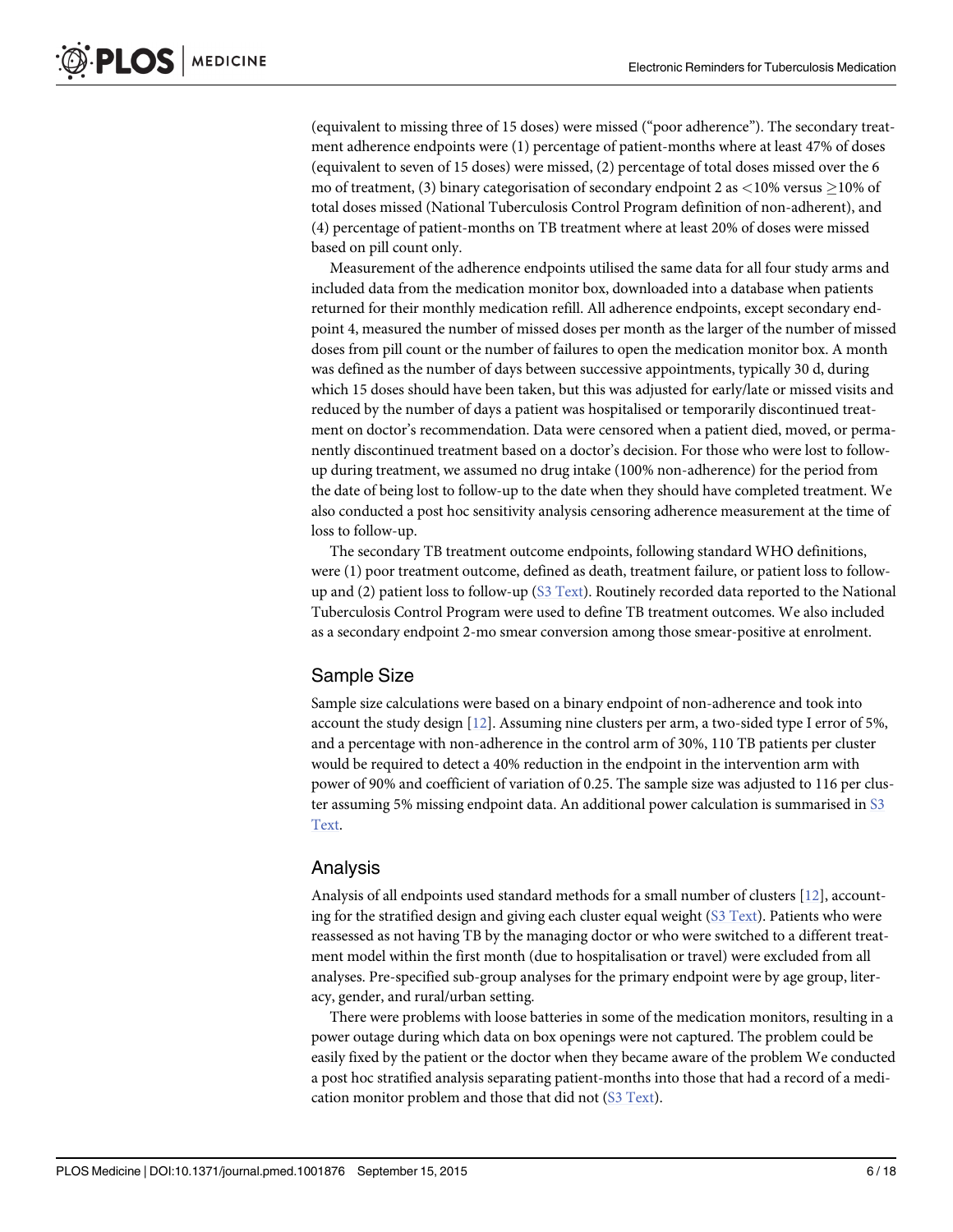Analysis was conducted using Stata version 13.

#### <span id="page-6-0"></span>**Results**

### Study Population

From 1 June 2011 to 7 March 2012, 6,203 pulmonary TB patients were screened in the 36 clusters, and 5,057 (81.5%) met enrolment criteria, of whom 4,292 (84.9%) gave informed consent. Of these, 61 (1.4%) were reassessed as not having TB by their managing doctor, and 58 (1.4%) were withdrawn from the study as they had switched to a different treatment model within the first month (due to hospitalisation or travel) and were therefore excluded from all analyses ([Fig](#page-7-0) [1;](#page-7-0) [S1 Table](#page-13-0)). Therefore, 4,173 patients were included in the analysis [\(Fig 1\)](#page-7-0). There was some variation between arms in the percentages analysed among those screened: 72.5%, 68.2%, 59.4%, and 69.8% in the control, text messaging, medication monitor, and combined arms, respectively [\(Fig 1\)](#page-7-0).

Overall, 71.0% of participants were male, median age was 43 y (inter-quartile range [IQR] 29 to 56 y), 56.0% were farmers, 7.9% were illiterate, median household income was 20,000 RMB (IQR 10,000 to 30,000 RMB), and 36.3% were smear positive [\(Table 2\)](#page-8-0). There was some baseline imbalance by study arm for occupation, education level, income, and local residency.

#### **Endpoints**

Primary study endpoint. The cluster geometric mean of the percentage of patient-months on TB treatment where at least 20% of doses were missed was 29.9% in the control arm (range 16.0%–48.1%; [Fig 2](#page-9-0); [S2 Table](#page-13-0)); in comparison, this percentage was 27.3% in the text messaging arm (adjusted mean ratio [aMR]  $0.94$ ,  $95\%$  CI  $0.71$ ,  $1.24$ ; [Table 3\)](#page-10-0), 17.0% in the medication monitor arm (aMR 0.58, 95% CI 0.42, 0.79), and 13.9% in the combined arm (aMR 0.49, 95% CI 0.27, 0.88). There were no differences in the mean ratios (MRs) for the primary endpoint when stratifying by age, literacy, or gender [\(S3 Table\)](#page-13-0). There was an indication that the reduction in poor adherence seen in the medication monitor arm compared to the control arm was only in the rural stratum (MR 0.43 for rural and 1.06 for urban, p-value for effect modification 0.011). The coefficient of variation for the primary endpoint among control clusters was 0.24.

Secondary study endpoints. There were similar reductions in the intervention arms versus the control arm in the percentage of months with at least 47% of doses missed (equivalent to 7/15 doses), the percentage of doses missed over the whole treatment period, and the percentage of patients who missed at least 10% of their doses, in both unadjusted and adjusted analyses [\(Table 3\)](#page-10-0). The percentage of person-months with at least 20% of doses missed as judged by pill count only was much lower than that judged by both pill count and medication monitor data. This secondary endpoint was reduced by 33%–61% in the three intervention arms compared to the control arm, but this reduction was mostly driven by the imputation of months with 100% non-adherence following loss to follow-up [\(Table 3](#page-10-0)).

The text messaging arm had a lower patient loss to follow-up and occurrence of poor treatment outcome than the control arm. Modest reductions in patient loss to follow-up were also seen for the medication monitor and combined arms, though confidence intervals for the effect estimates included one. A post hoc sensitivity analysis that censored adherence measurement at the time of loss to follow-up showed a strengthening of the evidence for a reduction in poor adherence as measured by pill count in the three intervention arms, but otherwise very similar results [\(S4 Table](#page-13-0)). There were too few patients with data on sputum conversion at 2 mo for a formal analysis (summary data in [S3 Text\)](#page-13-0).

Problems with the medication monitor box, recorded either by the doctor at the monthly visit or by the medication monitor as power interruption, were more common in the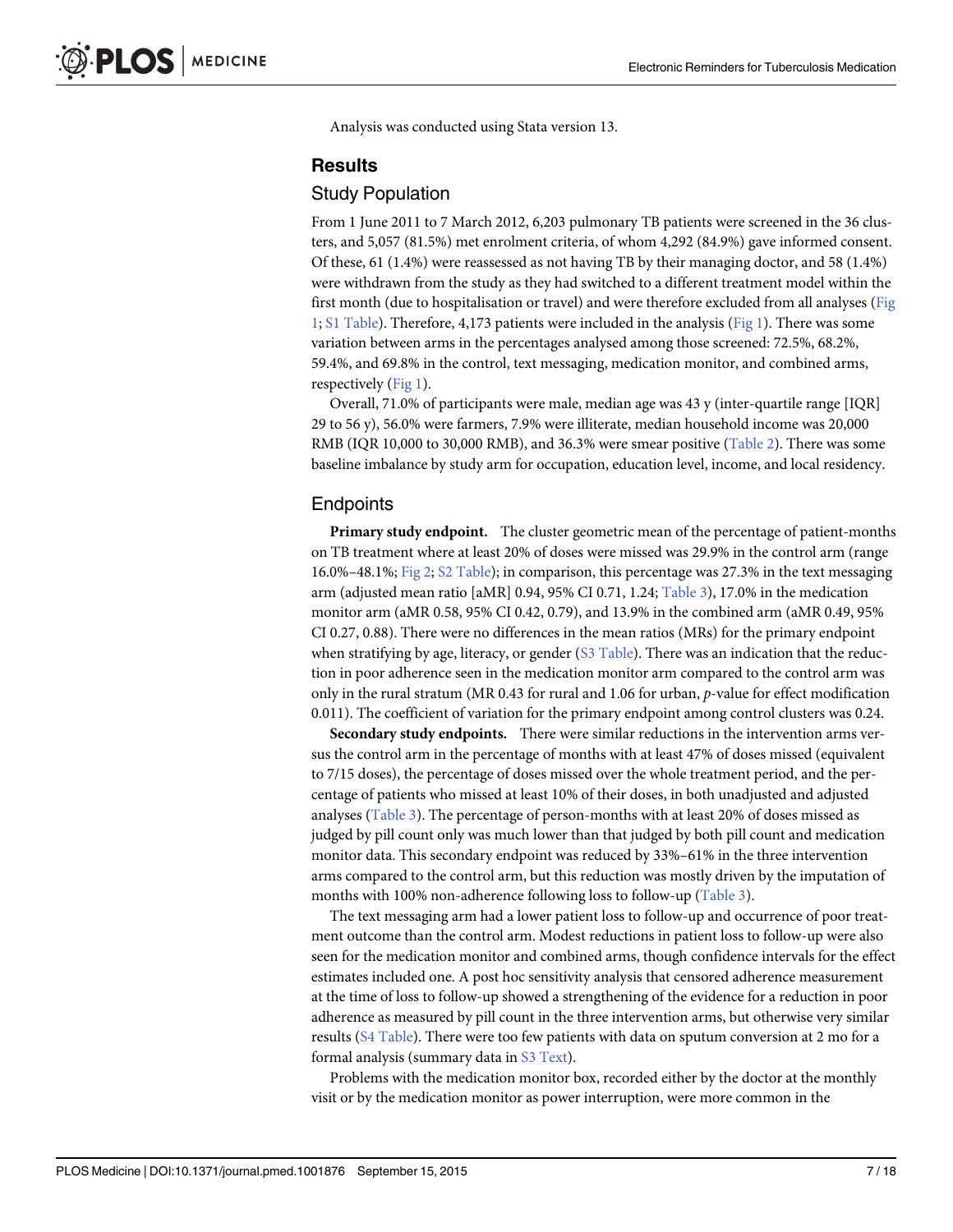<span id="page-7-0"></span>

[Fig 1. C](#page-6-0)luster-level CONSORT diagram. Reasons for non-eligibility: SMS req = unable to use mobile phone after training; <18y = less than 18 y of age; comm dis = communication disability. \*Withdrew from the study but continued treatment in the local Center for Disease Control and Prevention.

doi:10.1371/journal.pmed.1001876.g001

medication monitor (49.4% of patients; [Table 4\)](#page-12-0) and combined arms (48.0%) than in the control (17.8%) or text messaging arms (16.7%). Stratified analysis of the primary endpoint by noted medication monitor problems showed that the reduction in poor adherence persisted in the medication monitor and combined arms regardless of whether there were power problems [\(S5 Table](#page-13-0)).

### Process Measures

Similar percentages of patients in the three intervention arms were switched to intensive management (3.2%–4.1%) and DOT (0.8%–0.9%) [\(Table 4](#page-12-0)). Based on combining the data from pill counts and the medication monitor, the percentages of patients who should have been switched to intensive management or DOT, were 26.3% and 35.4%, respectively, in the text messaging arm, 16.2% and 24.1% in the medication monitor arm and 16.0% and 20.1% in the combined arm.

Minor problems with the mobile phones used to receive text messages were also common and were reported by 56.5% of those in the text messaging arm and 27.3% of those in the combined arm [\(Table 4\)](#page-12-0). These problems included incorrect usage of the phone by the patient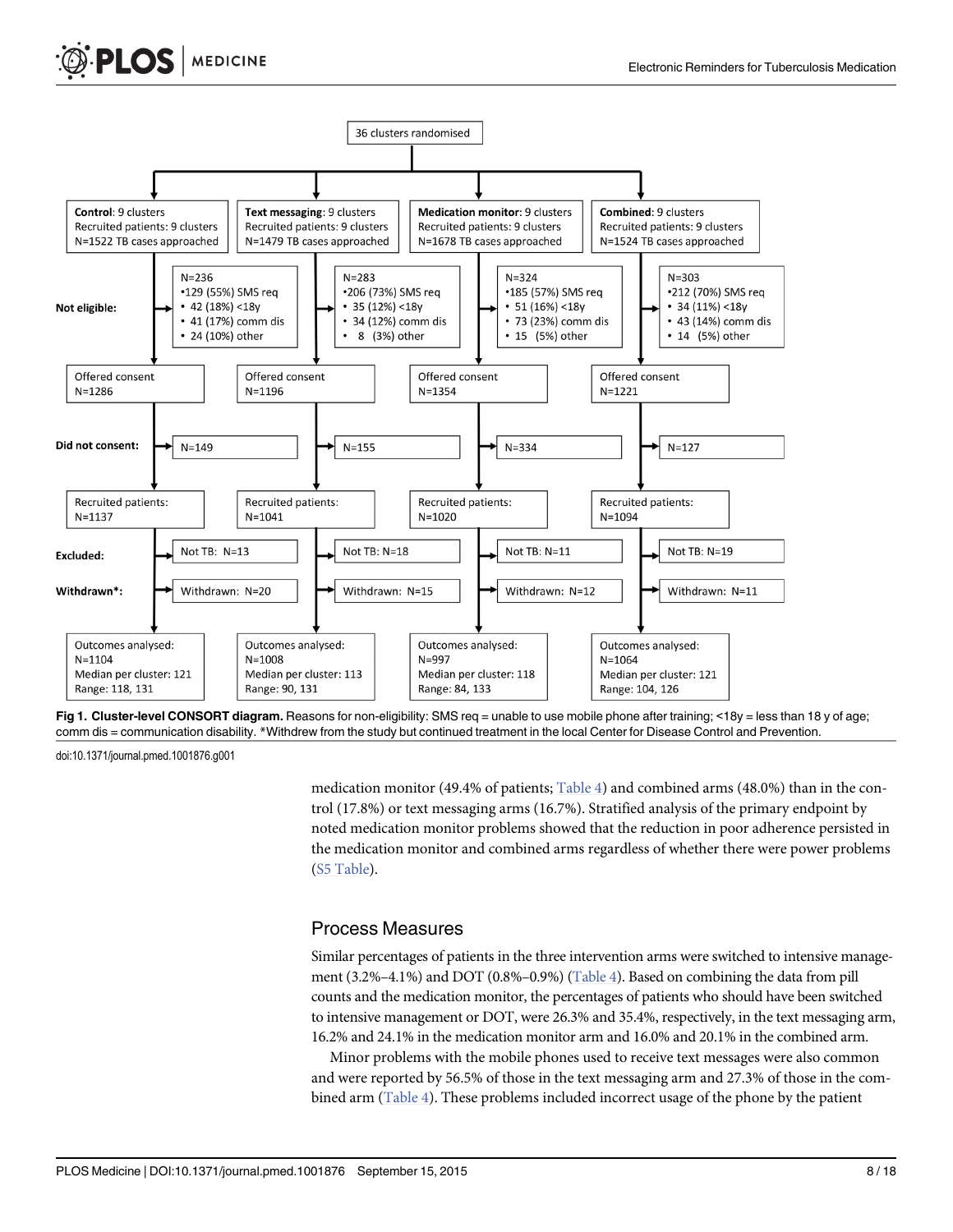| <b>Characteristic</b>                          | Subcategory    | <b>Control Arm</b><br>$(n = 1, 104)$ |             | Text<br><b>Messaging Arm</b><br>$(n = 1,008)$ |             | <b>Medication</b><br><b>Monitor Arm</b><br>$(n = 997)$ |             | <b>Combined Arm</b><br>$(n = 1.064)$ |     |
|------------------------------------------------|----------------|--------------------------------------|-------------|-----------------------------------------------|-------------|--------------------------------------------------------|-------------|--------------------------------------|-----|
|                                                |                | <b>Percent</b>                       | $\mathbf n$ | Percent                                       | $\mathbf n$ | Percent                                                | $\mathbf n$ | Percent                              | n   |
| <b>Male</b>                                    |                | 70.1%                                | 774         | 71.3%                                         | 719         | 71.1%                                                  | 709         | 71.6%                                | 762 |
| Age (years)                                    | $30$           | 30.2%                                | 333         | 23.3%                                         | 235         | 23.1%                                                  | 230         | 24.2%                                | 258 |
|                                                | $30 - 39$      | 16.0%                                | 177         | 19.0%                                         | 192         | 11.5%                                                  | 115         | 16.8%                                | 179 |
|                                                | $40 - 59$      | 39.1%                                | 432         | 41.1%                                         | 414         | 39.1%                                                  | 390         | 41.2%                                | 438 |
|                                                | $60+$          | 14.7%                                | 162         | 16.6%                                         | 167         | 26.3%                                                  | 262         | 17.8%                                | 189 |
| Farmer                                         |                | 48.9%                                | 540         | 60.7%                                         | 612         | 66.0%                                                  | 658         | 49.5%                                | 527 |
| <b>Education level</b>                         | Illiterate     | 7.3%                                 | 81          | 5.3%                                          | 53          | 11.2%                                                  | 112         | 8.0%                                 | 85  |
|                                                | Lower middle   | 62.8%                                | 693         | 75.8%                                         | 764         | 66.7%                                                  | 665         | 63.3%                                | 674 |
|                                                | Upper middle   | 17.6%                                | 194         | 12.9%                                         | 130         | 13.2%                                                  | 132         | 19.1%                                | 203 |
|                                                | University     | 12.3%                                | 136         | 6.1%                                          | 61          | 8.8%                                                   | 88          | 9.6%                                 | 102 |
| <b>Marital status</b>                          | Not married    | 23.9%                                | 264         | 15.8%                                         | 159         | 18.3%                                                  | 182         | 19.0%                                | 202 |
|                                                | First marriage | 69.7%                                | 770         | 77.8%                                         | 784         | 76.0%                                                  | 758         | 73.0%                                | 777 |
|                                                | Other          | 6.3%                                 | 70          | 6.4%                                          | 65          | 5.7%                                                   | 57          | 8.0%                                 | 85  |
| <b>Local resident</b>                          |                | 84.3%                                | 931         | 92.4%                                         | 931         | 97.8%                                                  | 975         | 91.5%                                | 974 |
| Income $>$ 20,000 RMB <sup>1</sup>             |                | 41.1%                                | 454         | 27.9%                                         | 281         | 28.2%                                                  | 281         | 26.0%                                | 277 |
| Distance to TB clinic (km)                     | < 10           | 23.3%                                | 257         | 24.9%                                         | 251         | 17.5%                                                  | 174         | 35.9%                                | 382 |
|                                                | $10 - 29$      | 38.6%                                | 426         | 42.0%                                         | 423         | 37.0%                                                  | 369         | 32.1%                                | 342 |
|                                                | $20 - 39$      | 18.1%                                | 200         | 12.1%                                         | 122         | 15.6%                                                  | 156         | 13.3%                                | 141 |
|                                                | $>40$          | 20.0%                                | 221         | 21.0%                                         | 212         | 29.9%                                                  | 298         | 18.7%                                | 199 |
| Distance to local village/township doctor (km) | $\leq$ 1       | 66.6%                                | 735         | 49.5%                                         | 499         | 63.5%                                                  | 633         | 66.1%                                | 703 |
|                                                | $\overline{2}$ | 21.8%                                | 241         | 32.0%                                         | 323         | 21.1%                                                  | 210         | 20.1%                                | 214 |
|                                                | >2             | 11.6%                                | 128         | 18.5%                                         | 186         | 15.4%                                                  | 154         | 13.8%                                | 147 |
| <b>Smear positive</b>                          |                | 33.8%                                | 373         | 38.0%                                         | 383         | 39.0%                                                  | 389         | 34.6%                                | 368 |

#### <span id="page-8-0"></span>[Table 2.](#page-6-0) Characteristics at start of tuberculosis treatment for patients enrolled in the four study arms of the study ( $n = 4,173$ ).

Table excludes 61 patients who were reassessed as not having TB by their managing doctor and 58 patients who were withdrawn from the study as they switched to a different treatment model within the first month (due to hospitalisation or travel). <sup>1</sup>Over last calendar year.

doi:10.1371/journal.pmed.1001876.t002

(42.0%), network failure (21.1%), and no money on the phone account (14.9%). Problems with the medication monitor or phone were resolved in 88.7% of occurrences ([S6 Table\)](#page-13-0).

#### **Discussion**

Our study found that the use of a medication monitor to remind TB patients to take their drugs reduced poor medication adherence by 40%–50% compared to the standard of care in China's National Tuberculosis Control Program. This reduction was seen for all TB treatment adherence measures in this study. The use of text messaging did not reduce poor medication adherence but did reduce patient loss to follow-up by 58%. The use of a medication monitor alone resulted in a smaller, and not statistically significant, reduction in patient loss to followup compared to control; however, the study was not powered for this treatment outcome.

Even though many types of EMP devices exist and have been used for different disease conditions, a recent systematic review concluded that there were limited data supporting their use in improving adherence [[9](#page-14-0)]. This study is the first to our knowledge to utilise a randomised trial design to demonstrate the effectiveness of an EMP device in improving medication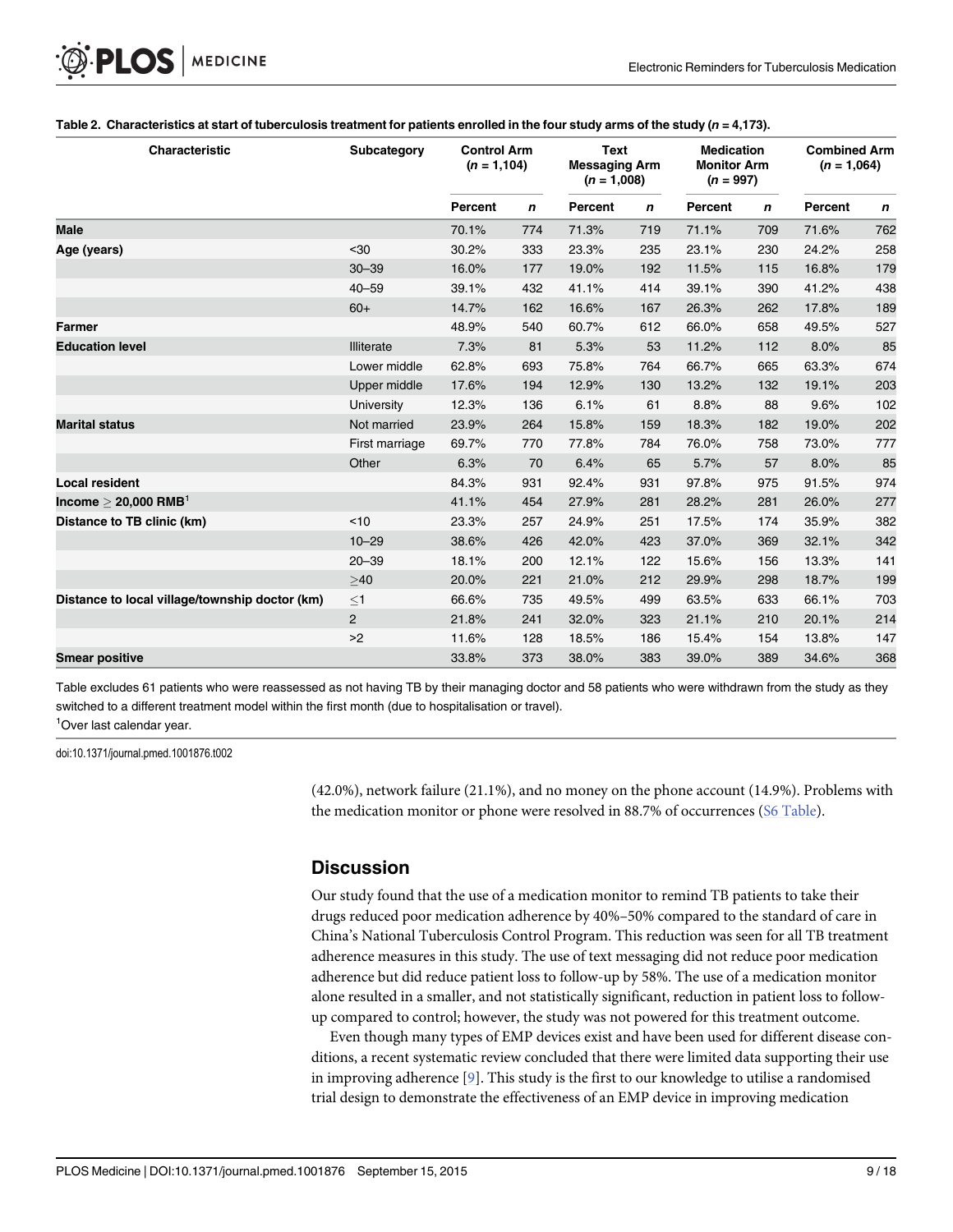<span id="page-9-0"></span>



[Fig 2. P](#page-6-0)rimary endpoint of poor tuberculosis treatment adherence by study arm. Solid bars represent geometric means of cluster-level proportions.

doi:10.1371/journal.pmed.1001876.g002

adherence in TB patients. The use of our medication monitor box was integrated into the public health management of TB treatment. Such integration seems to be more frequently associated with improved medication adherence [[9,10](#page-14-0)]. As the largest study to date, to our knowledge, to evaluate an EMP device for any disease condition, this study provides important evidence supporting the use of EMP to improve medication adherence.

Our results demonstrate that text messaging did not reduce poor medication adherence among TB patients. This contrasts with available evidence supporting the use of text messaging among HIV patients on antiretroviral therapy [\[7\]](#page-14-0), which led to a strong recommendation from WHO for its use [\[13](#page-14-0)]. However, not all text messages are effective. There was a trend for greater effects of an intervention with texts that were less frequent than daily and with more personalised messages [[7\]](#page-14-0). Frequent medication reminders using text messages can result in user fatigue. And some experts suggest that the most important factor is whether patients feel cared for, not the length or frequency of the text messages. Perhaps the lack of a more personalised engagement, the didactic nature of our messages, multiple messages per day, and the SMS message being received when the patient was not in close proximity to his/her medication all contributed to the failure to reduce poor adherence. There has been recent interest in using mobile phone technology to improve adherence to TB medication  $[5,14]$  $[5,14]$  $[5,14]$  and TB treatment outcomes  $[15]$  $[15]$ , though, as yet, few studies have reported their findings  $[16]$  $[16]$ .

In our intervention arms, we recommended that doctors switch patients to intensive patient management or DOT when adherence problems were documented. However, this rarely happened, despite data suggesting that a substantial percentage of patients should have switched.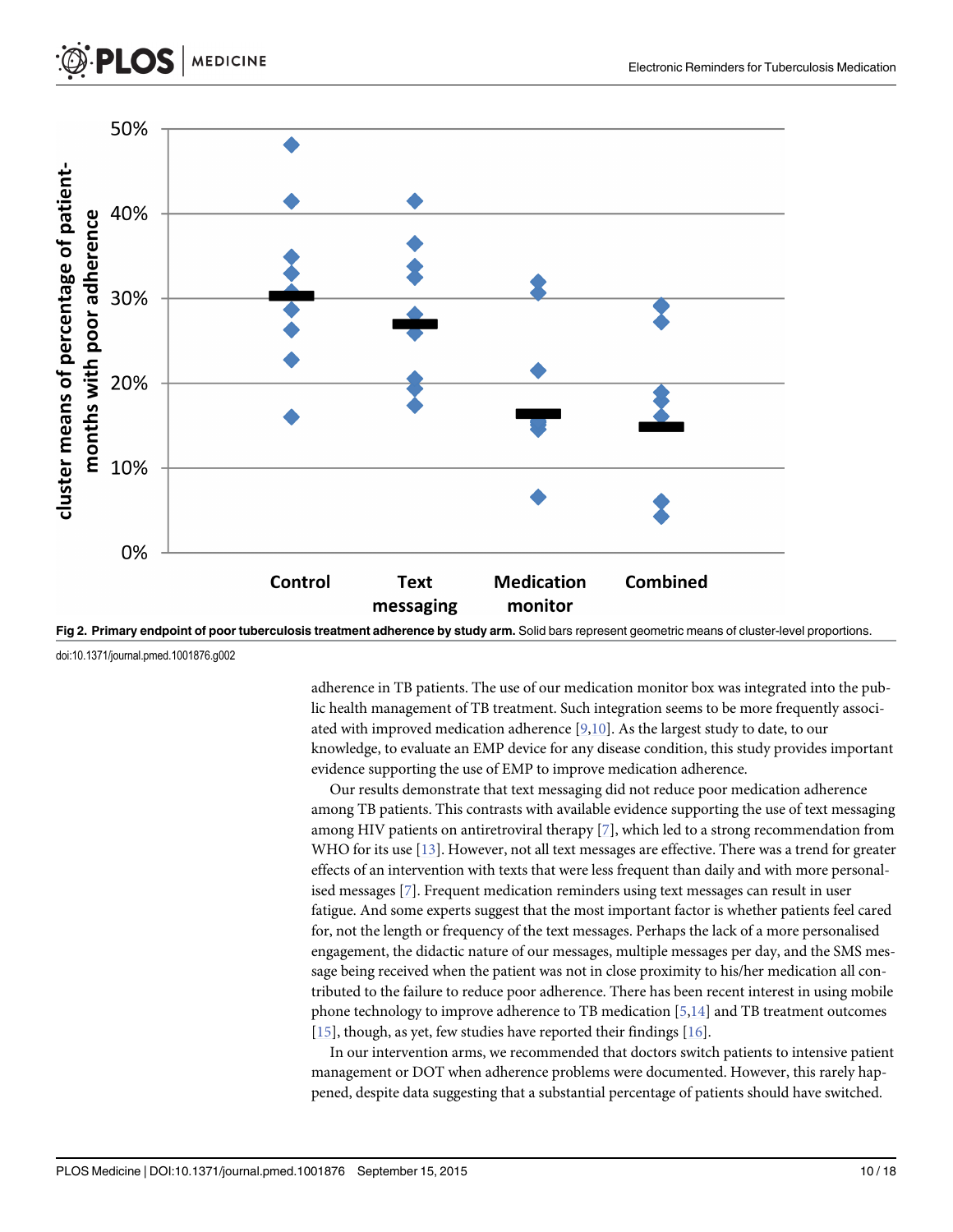| <b>Endpoint and Study Arm</b>                                                                      | <b>Number of Patients</b> | <b>Geometric Mean</b>               | <b>Unadjusted Analysis</b> |         | <b>Adjusted Analysis<sup>1</sup></b> |         |  |
|----------------------------------------------------------------------------------------------------|---------------------------|-------------------------------------|----------------------------|---------|--------------------------------------|---------|--|
|                                                                                                    |                           | of Cluster-Level<br><b>Endpoint</b> | MR (95% CI)                | p-Value | MR (95% CI)                          | p-Value |  |
| Primary endpoint-percentage<br>of patient-months with at least<br>$3/15$ doses missed $^{2,3,4}$   |                           |                                     |                            |         |                                      |         |  |
| Control                                                                                            | 1,091                     | 29.9%                               | $\mathbf{1}$               |         | 1                                    |         |  |
| Text messaging                                                                                     | 996                       | 27.3%                               | 0.91(0.66, 1.25)           | 0.536   | 0.94(0.71, 1.24)                     | 0.622   |  |
| <b>Medication monitor</b>                                                                          | 992                       | 17.0%                               | 0.57(0.40, 0.81)           | 0.004   | 0.58(0.42, 0.79)                     | 0.002   |  |
| Combined                                                                                           | 1,059                     | 13.9%                               | 0.46(0.25, 0.86)           | 0.018   | 0.49(0.27, 0.88)                     | 0.020   |  |
| Percentage of months with at<br>least $7/15$ doses missed <sup>2,3</sup>                           |                           |                                     |                            |         |                                      |         |  |
| Control                                                                                            | 1,091                     | 18.9%                               | $\mathbf{1}$               |         | $\mathbf{1}$                         |         |  |
| Text messaging                                                                                     | 996                       | 17.8%                               | 0.94(0.63, 1.41)           | 0.744   | 0.96(0.67, 1.38)                     | 0.808   |  |
| <b>Medication monitor</b>                                                                          | 992                       | 11.1%                               | 0.59(0.38, 0.91)           | 0.022   | $0.60$ (0.40, 0.89)                  | 0.015   |  |
| Combined                                                                                           | 1,059                     | 9.4%                                | 0.50(0.26, 0.94)           | 0.034   | 0.52(0.28, 0.97)                     | 0.042   |  |
| Percentage of total doses<br>missed $^{2,3}$                                                       |                           |                                     |                            |         |                                      |         |  |
| Control                                                                                            | 1,091                     | 22.6%                               | $\mathbf{1}$               |         | 1                                    |         |  |
| Text messaging                                                                                     | 996                       | 20.7%                               | 0.92(0.66, 1.28)           | 0.584   | 0.94(0.70, 1.26)                     | 0.649   |  |
| <b>Medication monitor</b>                                                                          | 992                       | 13.9%                               | $0.61$ (0.44, 0.86)        | 0.008   | $0.62$ (0.46, 0.84)                  | 0.004   |  |
| Combined                                                                                           | 1,059                     | 11.4%                               | $0.51$ (0.28, 0.92)        | 0.029   | 0.53(0.29, 0.95)                     | 0.034   |  |
| At least 10% of total doses<br>missed $^{2,3}$                                                     |                           |                                     |                            |         |                                      |         |  |
| Control                                                                                            | 1,091                     | 57.4%                               | $\mathbf{1}$               |         | 1                                    |         |  |
| Text messaging                                                                                     | 996                       | 54.7%                               | 0.95(0.74, 1.23)           | 0.690   | 0.97(0.77, 1.23)                     | 0.807   |  |
| <b>Medication monitor</b>                                                                          | 992                       | 38.7%                               | $0.67$ (0.50, 0.90)        | 0.011   | 0.68(0.52, 0.89)                     | 0.008   |  |
| Combined                                                                                           | 1,059                     | 31.0%                               | 0.54(0.30, 0.96)           | 0.037   | 0.56(0.33, 0.97)                     | 0.041   |  |
| Percentage of patient-months<br>with at least 3/15 doses missed<br>(using pill count only) $3$     |                           |                                     |                            |         |                                      |         |  |
| Control                                                                                            | 1,091                     | 9.2%                                | 1                          |         | 1                                    |         |  |
| Text messaging                                                                                     | 996                       | 3.8%                                | $0.41$ (0.20, 0.87)        | 0.023   | 0.39(0.18, 0.83)                     | 0.018   |  |
| <b>Medication monitor</b>                                                                          | 992                       | 5.5%                                | 0.60(0.33, 1.08)           | 0.084   | 0.58(0.35, 0.96)                     | 0.037   |  |
| Combined                                                                                           | 1,059                     | 6.4%                                | 0.70(0.34, 1.45)           | 0.307   | 0.67(0.31, 1.47)                     | 0.294   |  |
| Poor treatment outcome<br>(treatment failure, death, or<br>patient loss to follow-up) <sup>5</sup> |                           |                                     |                            |         |                                      |         |  |
| Control                                                                                            | 1,066                     | 8.6%                                | $\mathbf{1}$               |         | 1                                    |         |  |
| Text messaging                                                                                     | 966                       | 3.9%                                | 0.45(0.18, 1.16)           | 0.092   | 0.44(0.17, 1.13)                     | 0.084   |  |
| <b>Medication monitor</b>                                                                          | 955                       | 6.1%                                | 0.70(0.32, 1.53)           | 0.264   | 0.71(0.33, 1.51)                     | 0.346   |  |
| Combined                                                                                           | 992                       | 8.8%                                | 1.01 (0.46, 2.22)          | 0.973   | 1.00 (0.45, 2.20)                    | 0.991   |  |
| Patient loss to follow-up <sup>6</sup>                                                             |                           |                                     |                            |         |                                      |         |  |
| Control                                                                                            | 1,057                     | 8.5%                                | $\mathbf{1}$               |         | $\mathbf{1}$                         |         |  |
| Text messaging                                                                                     | 954                       | 3.6%                                | 0.42(0.18, 1.00)           | 0.050   | 0.42(0.18, 0.98)                     | 0.046   |  |
| Medication monitor                                                                                 | 946                       | 5.0%                                | 0.58(0.23, 1.51)           | 0.243   | $0.61$ (0.25, 1.51)                  | 0.264   |  |

#### [Table 3.](#page-6-0) Effectiveness of interventions on tuberculosis treatment adherence and treatment outcomes endpoints.

<span id="page-10-0"></span>DI MEDICINE

(Continued)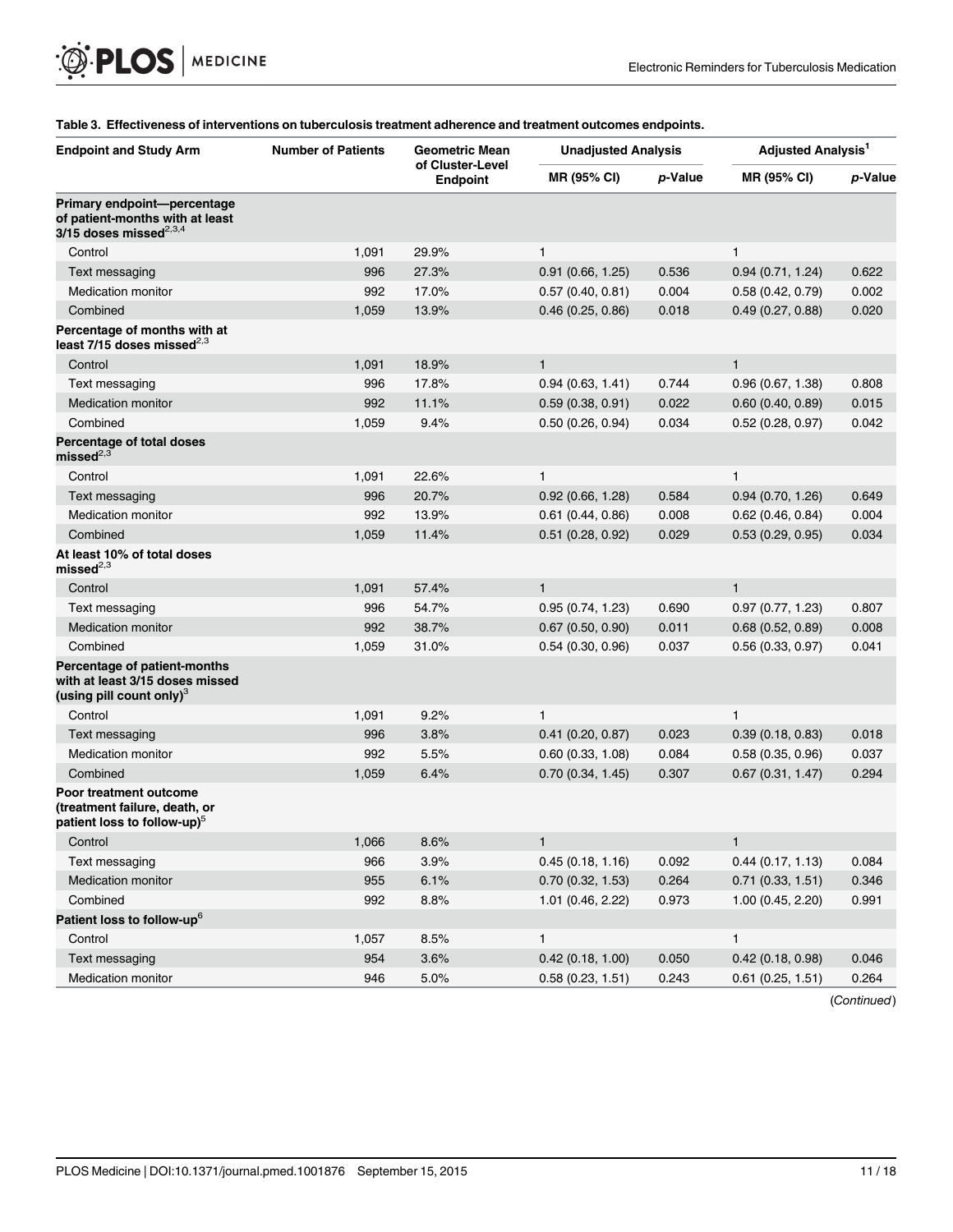#### <span id="page-11-0"></span>Table 3. (Continued)

| <b>Endpoint and Study Arm</b> | <b>Number of Patients</b> | <b>Geometric Mean</b>        | <b>Unadiusted Analysis</b> |                 | <b>Adjusted Analysis</b> <sup>1</sup> |                 |  |
|-------------------------------|---------------------------|------------------------------|----------------------------|-----------------|---------------------------------------|-----------------|--|
|                               |                           | of Cluster-Level<br>Endpoint | MR (95% CI)                | <i>p</i> -Value | MR (95% CI)                           | <i>p</i> -Value |  |
| Combined                      | 982                       | $7.6\%$                      | 0.90(0.38, 2.08)           | 0.783           | 0.90(0.38, 2.09)                      | 0.784           |  |

<sup>1</sup>Adjusted for individual-level variables of gender, age group, occupation (farmer or not), local resident or not, distance to nearest TB clinic, education level, income category, and smear result at start of treatment, and for the cluster-level variable of pre-randomisation stratum (rural/urban). 2 Doses missed based on the larger of missed doses from (1) pill count or (2) the number of failures to open the medication monitor. <sup>3</sup>Excludes 35 patients who had no adherence data (by arm: 13 in control, 12 in text messaging, five in medication monitor, and five in combined). <sup>4</sup>Data collected monthly, then aggregated at the patient level as a proportion. The arithmetic means of these proportions were used to produce a cluster-level summary. Finally, the geometric mean (as a log transformation of the cluster-level summaries; see [S1 Text\)](#page-13-0) of the nine cluster-level summaries was used in each arm as the summary in this table. The month-level data by arm, ignoring clustering at the patient and cluster levels, are as follows: control arm—1,834/6,013 poor adherence patient-months (30.5%); text messaging arm—1,518/5,284 poor adherence patient-months (28.7%); medication monitor arm—943/5,430 poor adherence patient-months (17.4%); combined arm—981/5,782 poor adherence patient-months (17.0%). <sup>5</sup>Excludes 188 patients with outcome of side effect on treatment, resulting in an extension on TB treatment and the final outcome not being documented (by arm: 38 in control, 42 in text messaging, 41 in medication monitor, and 67 in combined), five patients who transferred to another clinic (all in combined arm; unknown outcome in new clinic), and one patient with missing outcome (in medication monitor arm). The numbers of patients with a poor treatment

outcome by arm, ignoring cluster, are as follows: control arm—121/1,066; text messaging arm—53/966; medication monitor arm—68/955; combined arm —99/992.

<sup>6</sup>Excludes 188 patients with outcome of side effect on treatment, resulting in an extension on TB treatment and the final outcome not being documented (by arm: 38 in control, 42 in text messaging, 41 in medication monitor, 67 in combined), 13 patients with treatment failure (by arm: three in control, six in text messaging, one in medication monitor, three in combined), 27 deaths (by arm: six in control, six in text messaging, eight in medication monitor, seven in combined), five patients who transferred to another clinic (all in combined arm; unknown outcome in new clinic), and one patient with missing outcome (medication monitor arm). The numbers of patients lost to follow-up by arm, ignoring cluster, are as follows: control arm—112/1,057; text messaging arm —41/954; medication monitor arm—59/946; combined arm—89/982.

doi:10.1371/journal.pmed.1001876.t003

The trial was designed to be pragmatic, and so we did not enforce the initiation of more intensive management or DOT. Because problems with medication monitors, mobile phones, or their use were frequently reported, it is possible that doctors largely chose to ignore the electronic adherence data when deciding whether to switch patients to more intensive case-management approaches. In addition, doctors may not have had sufficient financial incentives to carry out more intensive case management.

Even though more intensive case-management approaches were underutilised in the presence of recorded treatment non-adherence, we still observed better adherence in the medication monitor and combined arms. This suggests that the use of a medication monitor to remind patients to take their medications can improve treatment adherence by itself. If information on poor treatment adherence had been used by providers to switch patients to more intensive case-management approaches, as intended, it is likely we would have seen an even greater reduction in poor treatment adherence with the use of medication monitors.

Interestingly, text messaging reduced the risk of patient loss to follow-up. Perhaps text messaging is an effective approach to remind patients of follow-up visits and resulted in better attendance at monthly visits. However, a recent meta-analysis suggests that the effectiveness of SMS reminders for appointments is modest at best and not more effective than other types of reminders [\[6](#page-14-0)[,17\]](#page-15-0).

The differences in the effects of the interventions in terms of adherence and treatment outcome endpoints suggest these do not correlate well. However, adherence is complex, and a recent taxonomy divides it into three constructs—initiation (patient takes the first dose), implementation (measure of how patient's actual dosing history corresponds to the prescribed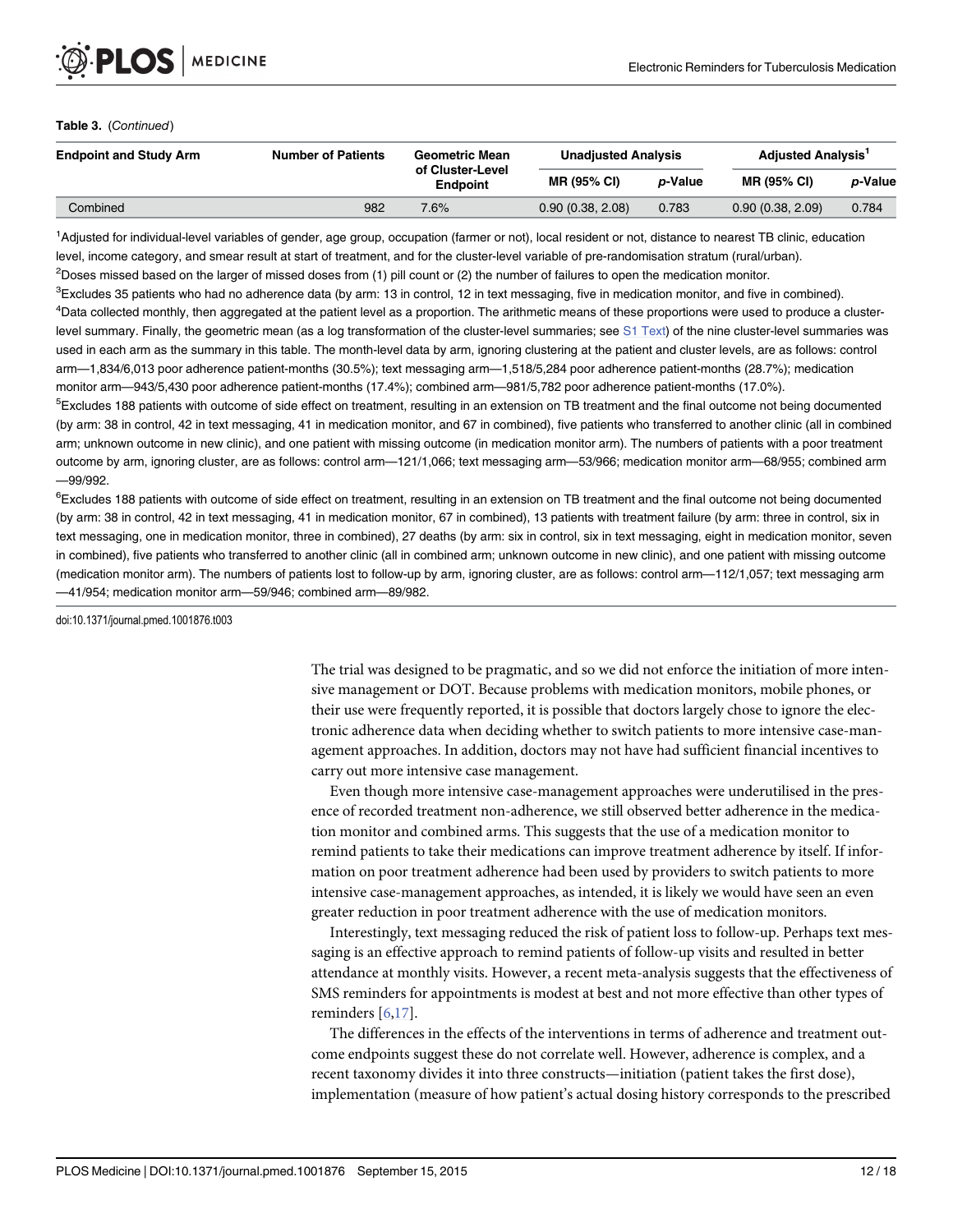| <b>Process Measure</b>                      | <b>Control Arm</b><br>$(n = 1, 104)$ |             | <b>Text Messaging</b><br>Arm $(n = 1,008)$ |             | <b>Medication</b><br><b>Monitor Arm</b><br>$(n = 997)$ |             | <b>Combined Arm</b><br>$(n = 1,064)$ |             |
|---------------------------------------------|--------------------------------------|-------------|--------------------------------------------|-------------|--------------------------------------------------------|-------------|--------------------------------------|-------------|
|                                             | Percent <sup>1</sup>                 | $\mathbf n$ | Percent <sup>1</sup>                       | $\mathbf n$ | Percent <sup>1</sup>                                   | $\mathbf n$ | Percent <sup>1</sup>                 | $\mathbf n$ |
| Patients with a medication monitor problems |                                      |             |                                            |             |                                                        |             |                                      |             |
| Reported by doctor                          | 7.4%                                 | 82          | 9.0%                                       | 91          | 44.2%                                                  | 441         | 41.1%                                | 437         |
| Recorded by medication monitor <sup>2</sup> | 12.0%                                | 132         | 9.8%                                       | 99          | 20.9%                                                  | 208         | 21.4%                                | 228         |
| Any problem <sup>3</sup>                    | 17.8%                                | 196         | 16.7%                                      | 168         | 49.4%                                                  | 492         | 48.0%                                | 511         |
| Patients with mobile phone problems         |                                      |             |                                            |             |                                                        |             |                                      |             |
| Reported by doctor                          |                                      |             | 56.5%                                      | 569         |                                                        |             | 27.3%                                | 290         |
| Intensive management                        |                                      |             |                                            |             |                                                        |             |                                      |             |
| Should start <sup>4</sup>                   |                                      |             | 4.1%                                       | 41          | 4.3%                                                   | 43          | 4.4%                                 | 47          |
| Started                                     |                                      |             | 4.0%                                       | 40          | 3.2%                                                   | 32          | 4.1%                                 | 44          |
| <b>DOT</b>                                  |                                      |             |                                            |             |                                                        |             |                                      |             |
| Should start <sup>4</sup>                   |                                      |             | 0.8%                                       | 8           | 1.3%                                                   | 13          | 1.4%                                 | 15          |
| Started                                     |                                      |             | 0.8%                                       | 8           | 0.9%                                                   | 9           | 0.9%                                 | 10          |

#### <span id="page-12-0"></span>[Table 4.](#page-7-0) Intervention process data and medication monitoring data by study arm.

<sup>1</sup>Percentage denominator is total number of patients in arm.

 ${}^{2}$ An incorrect date was recorded by the medication monitor, indicating the power had failed and then been resolved without resetting the internal clock to the correct date.

<sup>3</sup>Reported by doctor or recorded by medication monitor.

<sup>4</sup> According to information available to the patient's dispensing doctor.

doi:10.1371/journal.pmed.1001876.t004

dosing regimen from initiation until the last dose is taken), and discontinuation (patient stops taking the prescribed medication)  $[18]$ . Given that our primary adherence endpoint is predominantly "implementation", the seemingly discrepant results are not surprising; the evidence did not change when the primary endpoint was restricted to "implementation" only, in a post hoc sensitivity analysis. We defined poor adherence based on a threshold of 20% missed doses, a threshold commonly used in other disease areas [\[19\]](#page-15-0).

Our study had several limitations. First, the battery problems with the medication monitors in our study led to loss of data in some patients, potentially resulting in an over-estimation of poor adherence. However, when we performed a stratified analysis using patient-months with or without this problem, we found similar reductions in poor treatment adherence. Second, more intensive case-management approaches were underutilised, possibly because doctors disregarded information from the medication monitor or SMS feedback. In addition, the financial incentives given to the doctors to perform more intensive management may have been inadequate. Third, for the adherence endpoints, we assumed that opening the medication monitor box was synonymous with drug intake, which may not have been the case, though our measure of poor adherence using a combination of this and pill count is arguably more robust than pill count alone. Pill counts have often been shown to under-report poor adherence or non-adherence  $[18]$  $[18]$  $[18]$ , as is also shown in our study, where the geometric mean for the adherence endpoint measured using pill count only was lower than that of the primary endpoint. Further, data from a separate study indicated high correlation between adherence measured by medication monitor and rifampicin detected in urine [\[20](#page-15-0)]. Other limitations included differences in percentages enrolled by study arm, baseline imbalance of some factors, the unmasked nature of the trial, and the study not being powered for the treatment outcome endpoints. In spite of these limitations, this is the largest study to date, to our knowledge, to evaluate the use of text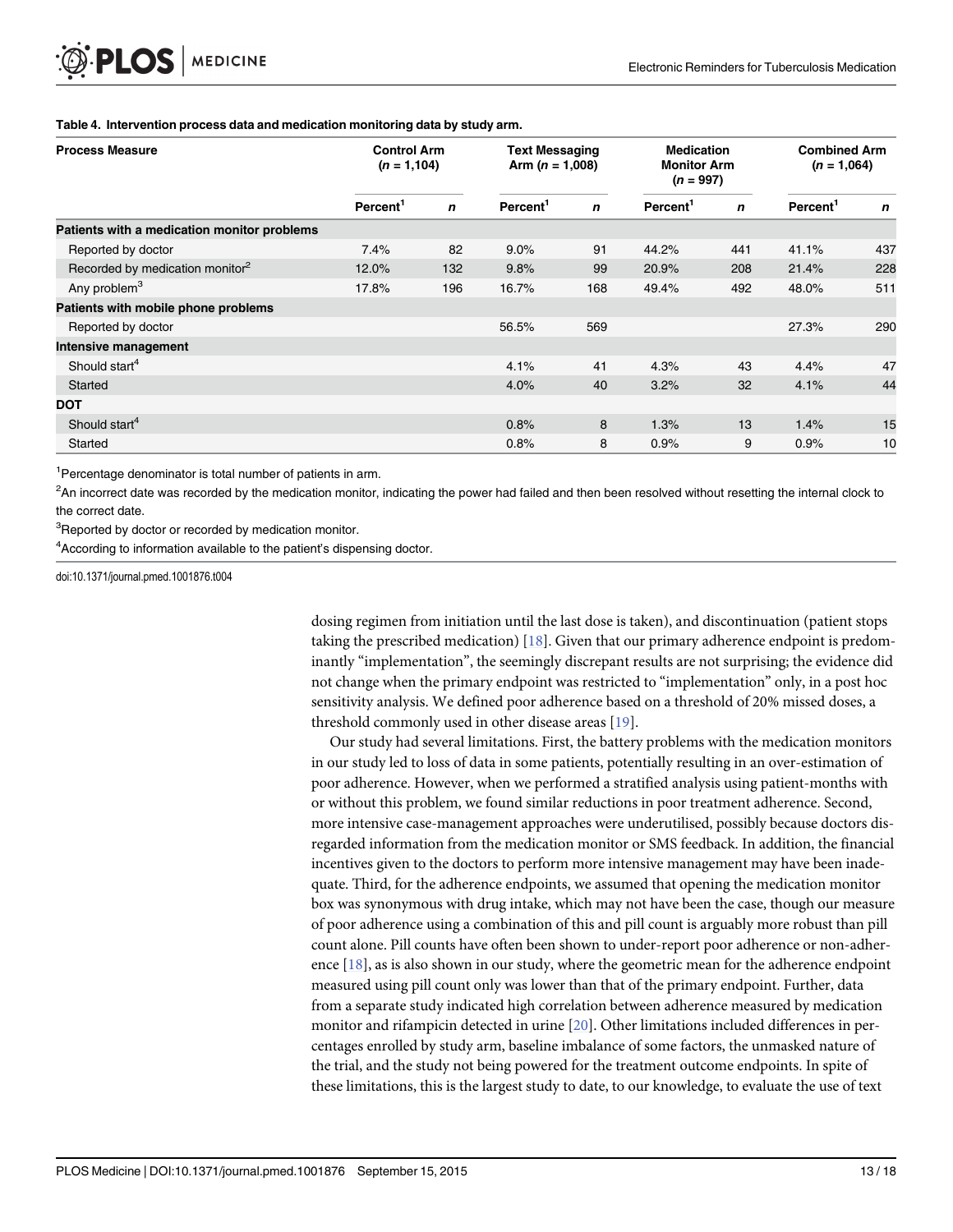<span id="page-13-0"></span>messaging or medication monitors to improve medication adherence in TB patients. As a pragmatic trial, implemented by the National Tuberculosis Control Program and mimicking realworld conditions, this study has produced useful lessons for future study designs.

The use of a medication monitor as a reminder for drug intake in combination with the identification of patients requiring more intensive management has been suggested as an approach for improving TB treatment adherence  $[11]$ . This is the first study to our knowledge to rigorously evaluate such an approach. Based on our results, the use of a medication monitor shows great promise. In a setting such as China, where universal use of DOT is not feasible, innovative approaches that help patients adhere to TB treatment are needed. The development of a low-cost and reliable medication monitor, as well as evidence that its use can improve clinical outcomes, could enable widespread use of medication monitors in national TB control programmes.

# Supporting Information

[S1 Table](http://www.plosone.org/article/fetchSingleRepresentation.action?uri=info:doi/10.1371/journal.pmed.1001876.s001). Characteristics at start of tuberculosis treatment for patients in the four study arms who were withdrawn from the study due to hospitalisation or travel ( $n = 58$ ). (DOCX)

[S2 Table](http://www.plosone.org/article/fetchSingleRepresentation.action?uri=info:doi/10.1371/journal.pmed.1001876.s002). Primary outcome of poor adherence (defined as percentage of patient-months in which a patient missed at least 20% of doses) by cluster, study arm, and rural/urban stratum.

(DOCX)

[S3 Table](http://www.plosone.org/article/fetchSingleRepresentation.action?uri=info:doi/10.1371/journal.pmed.1001876.s003). Pre-specified sub-group analyses of the primary endpoint (percentage of patientmonths with at least 20% doses missed). (DOCX)

[S4 Table](http://www.plosone.org/article/fetchSingleRepresentation.action?uri=info:doi/10.1371/journal.pmed.1001876.s004). Effectiveness of interventions for endpoints of tuberculosis treatment adherence based on adherence measures before imputation of non-adherence for those who were lost to follow-up (post hoc sensitivity analysis). (DOCX)

[S5 Table](http://www.plosone.org/article/fetchSingleRepresentation.action?uri=info:doi/10.1371/journal.pmed.1001876.s005). Sensitivity analysis of the primary endpoint (percentage of patient-months with at least 20% doses missed): post hoc sub-group analysis. (DOCX)

[S6 Table](http://www.plosone.org/article/fetchSingleRepresentation.action?uri=info:doi/10.1371/journal.pmed.1001876.s006). Problems with medication monitors and mobile phones by study arm. (DOCX)

[S1 Text.](http://www.plosone.org/article/fetchSingleRepresentation.action?uri=info:doi/10.1371/journal.pmed.1001876.s007) Trial protocol. (DOCX)

[S2 Text.](http://www.plosone.org/article/fetchSingleRepresentation.action?uri=info:doi/10.1371/journal.pmed.1001876.s008) CONSORT checklist. (DOCX)

[S3 Text.](http://www.plosone.org/article/fetchSingleRepresentation.action?uri=info:doi/10.1371/journal.pmed.1001876.s009) Trial methods and results. (DOCX)

# Acknowledgments

We thank the thousands of participants who consented to take part in this study.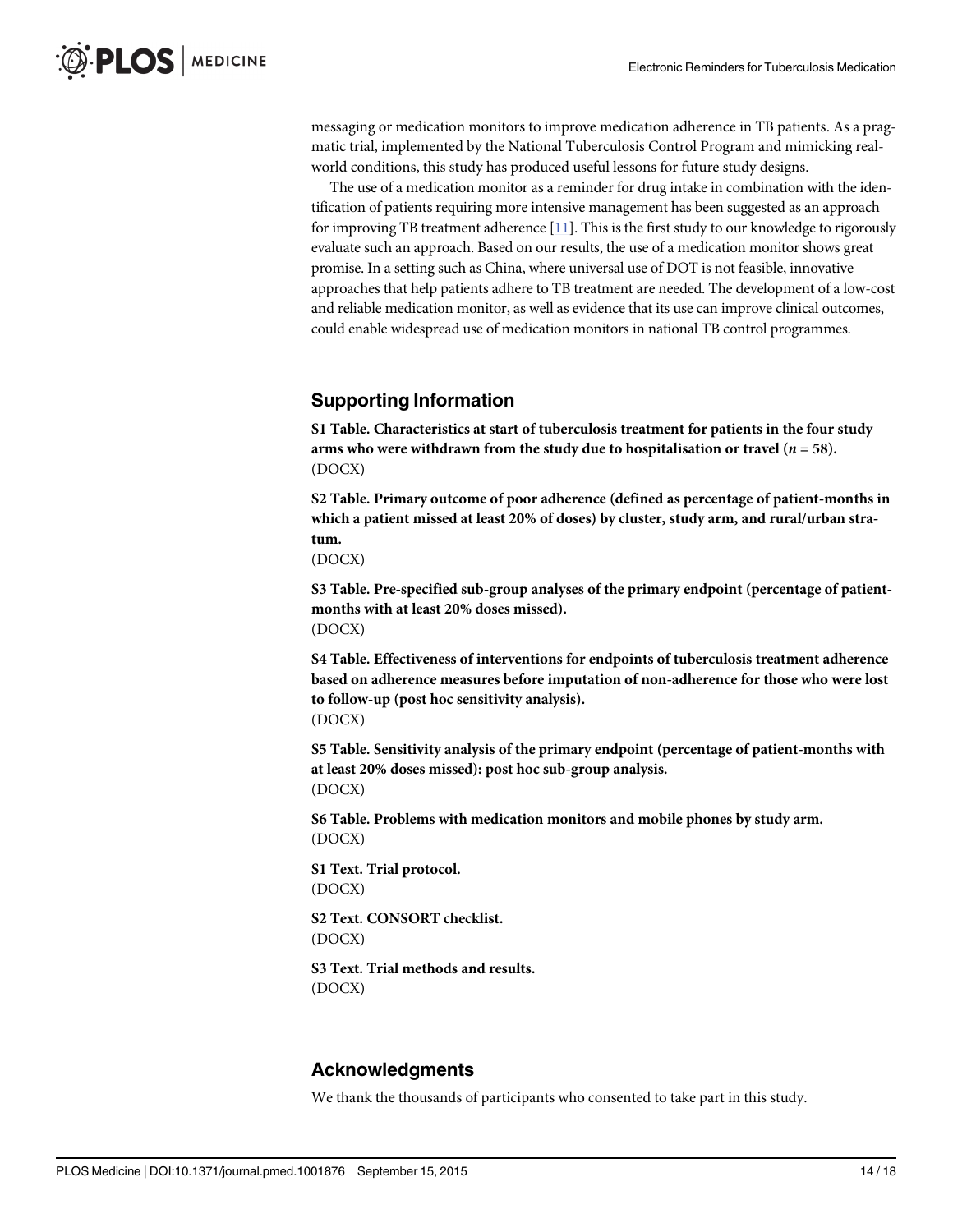### <span id="page-14-0"></span>Author Contributions

Conceived and designed the experiments: XL JJL HZ JL XLi SH SC LW SJ DPC KLF. Performed the experiments: XL HZ WL SZ GZ LB JL XLi HC JLu. Analyzed the data: XL JJL HZ JL XLi HC ML RC JC SH SC LW SJ DPC KLF. Wrote the first draft of the manuscript: XL JJL DPC KLF. Contributed to the writing of the manuscript: XL JJL HZ WL SZ GZ LB JL XLi HC ML RC JC JLu SH SC LW SJ DPC KLF. Enrolled patients: WL SZ GZ LB JLu. Agree with the manuscript's results and conclusions: XL JJL HZ WL SZ GZ LB JL XLi HC ML RC JC JLu SH SC LW SJ DPC KLF. All authors have read, and confirm that they meet, ICMJE criteria for authorship. SZ was unable to confirm for himself and all other authors have confirmed on his behalf that he meets ICMJE authorship criteria.

#### **References**

- [1.](#page-1-0) World Health Organization. Global tuberculosis report 2014. Geneva: World Health Organization; 2014.
- [2.](#page-1-0) Wang L, Liu J, Chin DP. Progress in tuberculosis control and the evolving public-health system in China. Lancet. 2007; 369:691–696. PMID: [17321314](http://www.ncbi.nlm.nih.gov/pubmed/17321314)
- [3.](#page-1-0) Hou WL, Song FJ, Zhang NX, Dong XX, Cao SY, Yin XX, et al. Implementation and community involvement in DOTS strategy: a systematic review of studies in China. Int J Tuberc Lung Dis. 2012; 16:1433– 1440. doi: [10.5588/ijtld.12.0080](http://dx.doi.org/10.5588/ijtld.12.0080) PMID: [23044444](http://www.ncbi.nlm.nih.gov/pubmed/23044444)
- [4.](#page-1-0) Wang L, Zhang H, Ruan Y, Chin DP, Xia Y, Cheng S, et al. Tuberculosis prevalence in China, 1990– 2010; a longitudinal analysis of national survey data. Lancet. 2014; 383:2057–2064. doi: [10.1016/](http://dx.doi.org/10.1016/S0140-6736(13)62639-2) [S0140-6736\(13\)62639-2](http://dx.doi.org/10.1016/S0140-6736(13)62639-2) PMID: [24650955](http://www.ncbi.nlm.nih.gov/pubmed/24650955)
- [5.](#page-2-0) Denkinger CM, Grenier J, Stratis AK, Akkihal A, Pant-Pai N, Pai M. Mobile health to improve tuberculosis care and control: a call worth making. Int J Tuberc Lung Dis. 2013; 17:719–727. doi: [10.5588/ijtld.](http://dx.doi.org/10.5588/ijtld.12.0638) [12.0638](http://dx.doi.org/10.5588/ijtld.12.0638) PMID: [23541232](http://www.ncbi.nlm.nih.gov/pubmed/23541232)
- [6.](#page-2-0) Free C, Phillips G, Galli L, Watson L, Felix L, Edwards P, et al. The effectiveness of mobile-health technology-based health behaviour change or disease management interventions for health care consumers: a systematic review. PLoS Med. 2013; 10:e1001362. doi: [10.1371/journal.pmed.1001362](http://dx.doi.org/10.1371/journal.pmed.1001362) PMID: [23349621](http://www.ncbi.nlm.nih.gov/pubmed/23349621)
- [7.](#page-2-0) Finitsis DJ, Pellowski JA, Johnson BT. Text message intervention designs to promote adherence to antiretroviral therapy (ART): a meta-analysis of randomized controlled trials. PLoS ONE. 2014; 9: e88166. doi: [10.1371/journal.pone.0088166](http://dx.doi.org/10.1371/journal.pone.0088166) PMID: [24505411](http://www.ncbi.nlm.nih.gov/pubmed/24505411)
- [8.](#page-2-0) Albino S, Tabb KM, Requena D, Egoavil M, Pineros-Leano MF, Zunt JR, et al. Perceptions and acceptability of short message services technology to improve treatment adherence amongst tuberculosis patients in Peru: a focus group study. PLoS ONE. 2014; 9:e95770. doi: [10.1371/journal.pone.0095770](http://dx.doi.org/10.1371/journal.pone.0095770) PMID: [24828031](http://www.ncbi.nlm.nih.gov/pubmed/24828031)
- [9.](#page-2-0) Checchi KD, Huybrechts KF, Avorn J, Kesselheim AS. Electronic medication packaging devices and medication adherence: a systematic review. JAMA. 2014; 312:1237–1247. doi: [10.1001/jama.2014.](http://dx.doi.org/10.1001/jama.2014.10059) [10059](http://dx.doi.org/10.1001/jama.2014.10059) PMID: [25247520](http://www.ncbi.nlm.nih.gov/pubmed/25247520)
- [10.](#page-2-0) Demonceau J, Ruppar T, Kristanto P, Hughes DA, Fargher E, Kardas P, et al. Identification and assessment of adherence-enhancing interventions in studies assessing medication adherence through electronically compiled drug dosing histories: a systematic literature review and meta-analysis. Drugs. 2013; 73:545–562. doi: [10.1007/s40265-013-0041-3](http://dx.doi.org/10.1007/s40265-013-0041-3) PMID: [23588595](http://www.ncbi.nlm.nih.gov/pubmed/23588595)
- [11.](#page-2-0) Moulding TS. Viewpoint: adapting to new international tuberculosis treatment standards with medica-tion monitors and DOT given selectively. Trop Med Int Health. 2007; 12:1302-1308. PMID: [17949402](http://www.ncbi.nlm.nih.gov/pubmed/17949402)
- [12.](#page-5-0) Hayes RJ, Moulton LH. Cluster randomised trials. Boca Raton (Florida): Chapman & Hall/CRC Press; 2009.
- [13.](#page-9-0) World Health Organization. Consolidated guidelines on the use of antiretroviral drugs for treating and preventing HIV infection: recommendations for a public health approach. Geneva: World Health Organization; 2013.
- [14.](#page-9-0) Barclay E. Text messages could hasten tuberculosis drug compliance. Lancet. 2009; 373:15–16. PMID: [19125443](http://www.ncbi.nlm.nih.gov/pubmed/19125443)
- [15.](#page-9-0) Bediang G, Stoll B, Elia N, Abena JL, Nolna D, Chastonay P, et al. SMS reminders to improve the tuberculosis cure rate in developing countries (TB-SMS Cameroon): a protocol of a randomised control study. Trials. 2014; 15:35. doi: [10.1186/1745-6215-15-35](http://dx.doi.org/10.1186/1745-6215-15-35) PMID: [24460827](http://www.ncbi.nlm.nih.gov/pubmed/24460827)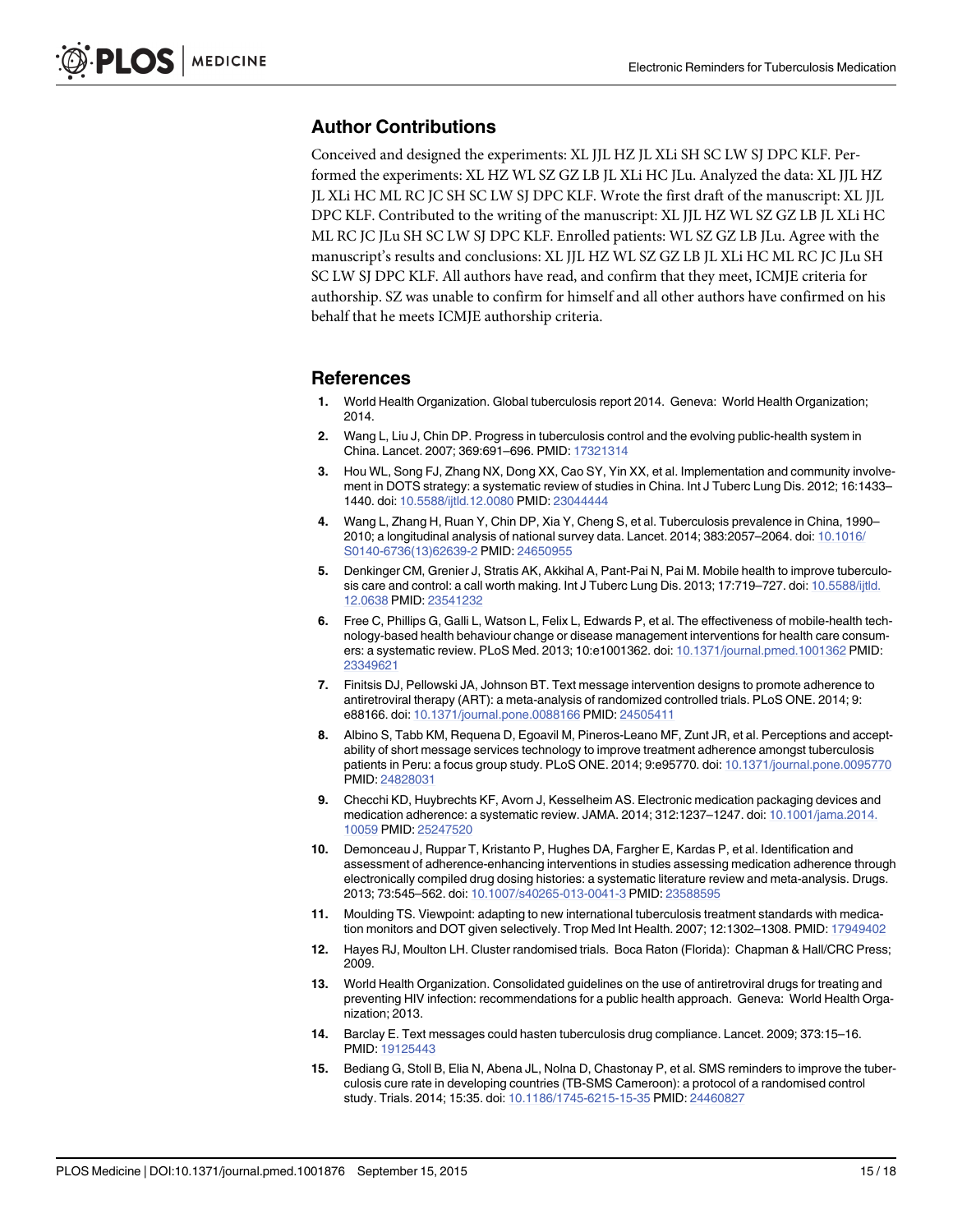- <span id="page-15-0"></span>[16.](#page-9-0) Nglazi MD, Bekker LG, Wood R, Hussey GD, Wiysonge CS. Mobile phone text messaging for promoting adherence to anti-tuberculosis treatment: a systematic review. BMC Infect Dis. 2013; 13:566. doi: [10.1186/1471-2334-13-566](http://dx.doi.org/10.1186/1471-2334-13-566) PMID: [24295439](http://www.ncbi.nlm.nih.gov/pubmed/24295439)
- [17.](#page-11-0) Gurol-Urganci I, de Jongh T, Vodopivec-Jamsek V, Atun R, Car J. Mobile phone messaging reminders for attendance at healthcare appointments. Cochrane Database Syst Rev. 2013; 12:CD007458. doi: [10.1002/14651858.CD007458.pub3](http://dx.doi.org/10.1002/14651858.CD007458.pub3) PMID: [24310741](http://www.ncbi.nlm.nih.gov/pubmed/24310741)
- [18.](#page-12-0) Vrijens B, Urquhart J, White D. Electronically monitored dosing histories can be used to develop a medication-taking habit and manage patient adherence. Expert Rev Clin Pharmacol. 2014; 7:633–644. doi: [10.1586/17512433.2014.940896](http://dx.doi.org/10.1586/17512433.2014.940896) PMID: [25088004](http://www.ncbi.nlm.nih.gov/pubmed/25088004)
- [19.](#page-12-0) Paterson DL, Swindells S, Mohr J, Brester M, Vergis EN, Squier C, et al. Adherence to protease inhibitor therapy and outcomes in patients with HIV infection. Ann Intern Med. 2000; 133:21–30. PMID: [10877736](http://www.ncbi.nlm.nih.gov/pubmed/10877736)
- [20.](#page-12-0) Huan S, Chen R, Liu X, Ou X, Jiang S, Zhao Y, et al. Operational feasibility of medication monitors in monitoring treatment adherence among TB patients. Chin J Antituberculosis. 2012; 34:419–424.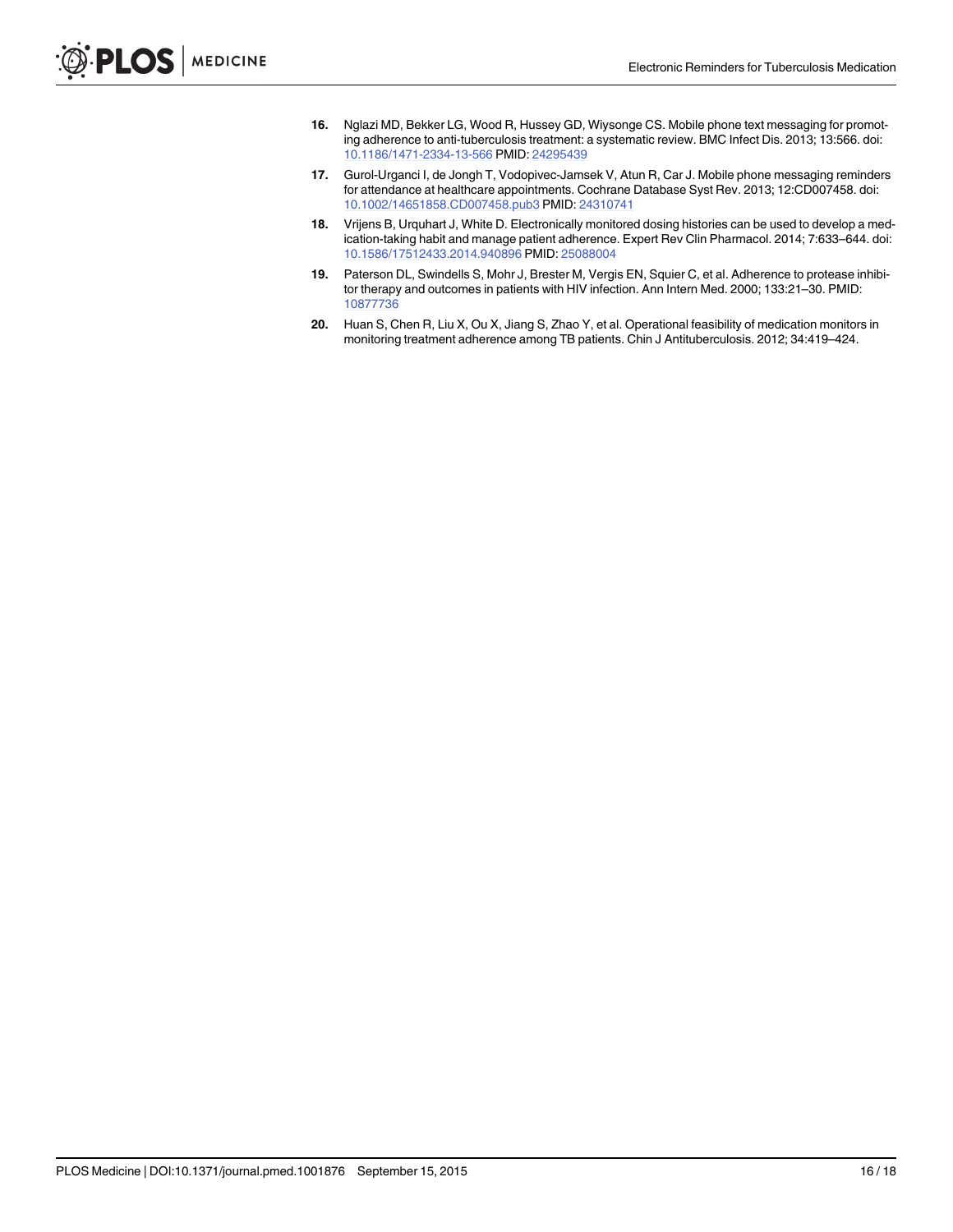### Editors' Summary

#### **Background**

Tuberculosis—a contagious bacterial disease that usually infects the lungs—is a major global public health problem. Every year, about 9 million people develop tuberculosis and at least 1.3 million people die as a result. Mycobacterium tuberculosis, the organism that causes tuberculosis, is spread in airborne droplets when people with tuberculosis cough or sneeze. The symptoms of tuberculosis include cough, weight loss, and fever. Diagnostic tests for tuberculosis include sputum smear microscopy (microscopic analysis of mucus coughed up from the lungs), the growth of M. tuberculosis from sputum samples, and chest X-rays. Tuberculosis can be cured by taking antibiotics daily for several months (usually isoniazid, rifampicin, ethambutol, and pyrazinamide for two months followed by isoniazid and rifampicin for a further four months), but the emergence of multidrug-resistant M. tuberculosis is making tuberculosis increasingly hard to treat.

#### Why Was This Study Done?

Because tuberculosis treatment is long and unpleasant, patients often fail to take all their drugs. To improve medication adherence, the World Health Organization recommends that health care workers supervise patients while they take their medication (directly observed treatment, DOT). However, DOT can be hard to implement. In China, for example, where 11% of tuberculosis cases occur, DOT cannot be implemented in many parts of the country, and the national tuberculosis control policy permits self-administered treatment and treatment monitored by family members. It is estimated that over half of individuals with tuberculosis in China self-administer their treatment, but, in 2010, 20% of patients treated using nationally recommended case-management approaches were lost to follow-up or failed to take their medications regularly. In this pragmatic cluster-randomized trial, the researchers investigate whether reminders delivered by mobile phone or by medication monitor boxes (which provide audio reminders to patients and record when the box is opened) might improve tuberculosis medication adherence in China. A pragmatic trial asks whether an intervention works under real-life conditions; a cluster-randomized trial randomly assigns groups of people (here, people living in different counties/ districts) to receive alternative interventions and compares outcomes in the differently treated "clusters."

#### What Did the Researchers Do and Find?

The researchers assigned people newly diagnosed with tuberculosis in counties/districts to receive reminders about taking their antibiotics and about monthly follow-up visits via text messaging, a medication monitor, or both text messaging and a medication monitor (the intervention arms), or to receive standard nationally recommended care without electronic reminders (the control arm). All the trial participants (about 1,000 per arm) took their drugs out of a medication monitor box, but the box's audio reminder function was switched off in the text messaging only and control arms. In the intervention arms, doctors were advised to switch participants with poor medication adherence (evaluated at followup visits) to either more intensive management or DOT, depending on the level of missed treatment doses. Compared to the control arm, the percentage of patient-months with at least 20% of the drug doses missed (called "poor adherence" and measured by pill counts